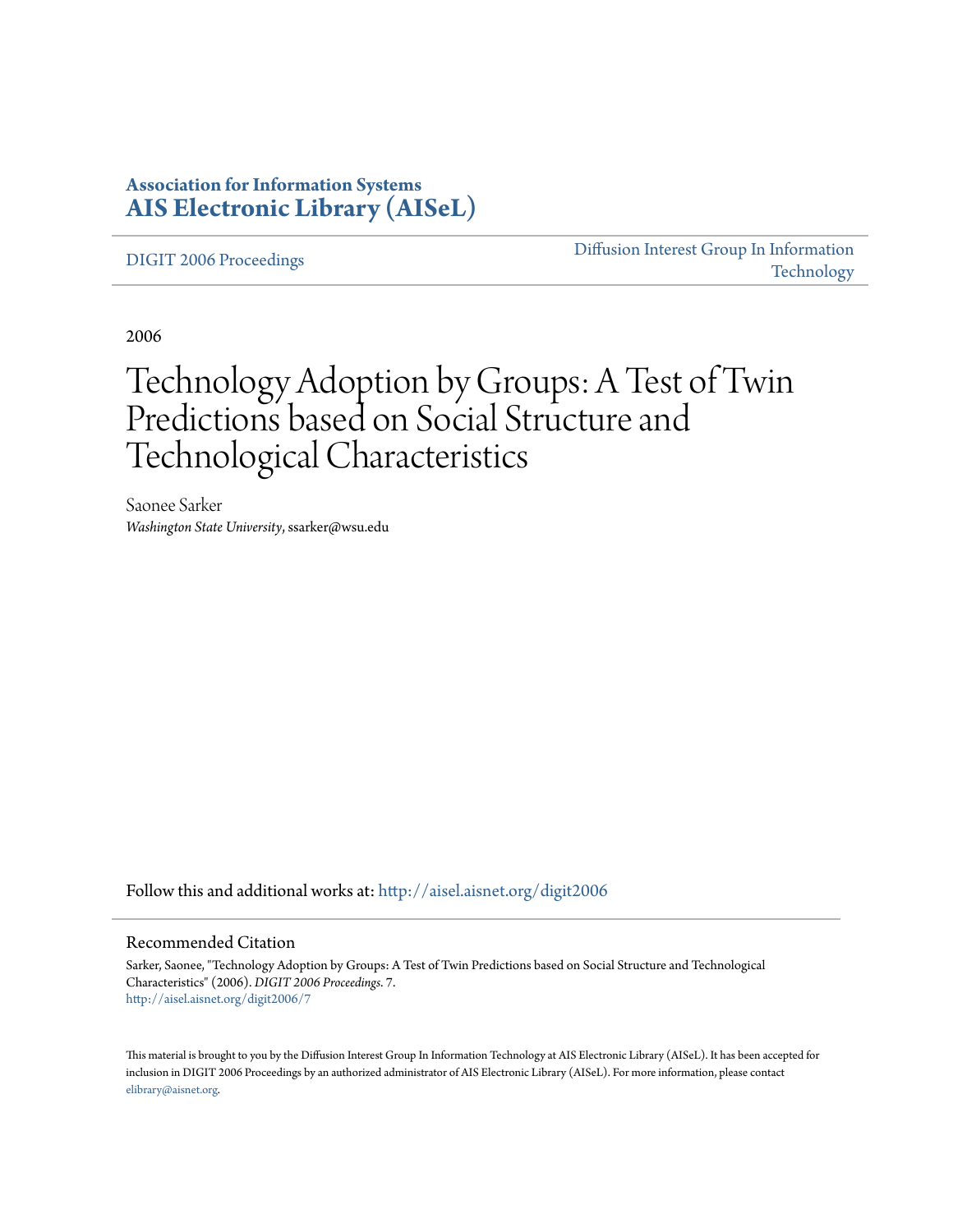## Technology Adoption by Groups: A Test of Twin Predictions based on Social Structure and Technological Characteristics DIGIT 2006

**Saonee Sarker**  Department of Information Systems Washington State University Todd Hall 440D Pullman, WA 99164 Ph: (509) 335-1183 Email: ssarker@wsu.edu

#### **Abstract**

*While the study of technology adoption by individuals and organizations has received considerable attention from researchers in the information systems discipline, little is known about how groups (an important social entity within organizations) adopt technologies. Drawing on past research in groups and technology adoption, this study proposes an "additive model" of technology adoption by groups, surrounding the "twin predictions" of the key social and technological factors. Specifically, the study examines the effect of the group's social structure (e.g., influence of the majority and the high-status member), and the features of the technology (e.g., the technology's complexity, transferability, and group supportability), on the group's adoption of the technology. Further, the model also outlines the effect of the group's adoption of the technology on the group's performance. A laboratory experiment, where groups were given the choice of selecting one of two different technologies for performing a flowcharting task was conducted to test the model. Even though the empirical examination highlights the dominant effect of the technology characteristics, the study illustrates that this dominance is not an indication of the support of the "technological imperative" perspective, but is actually a testimony to the fact that "technology characteristics" is in fact a sociotechnical construct.* 

#### **1. Introduction**

Technology adoption has been a key area of investigation within the information systems (IS) discipline since the formulation of the technology acceptance model by Davis, Bagozzi, and Warshaw (1989). As our dependencies on technology continues to grow, it may be safe to predict that issues-related to the adoption of technologies will also continue to be the focus of researchers and practitioners. While the existing research on technology adoption have informed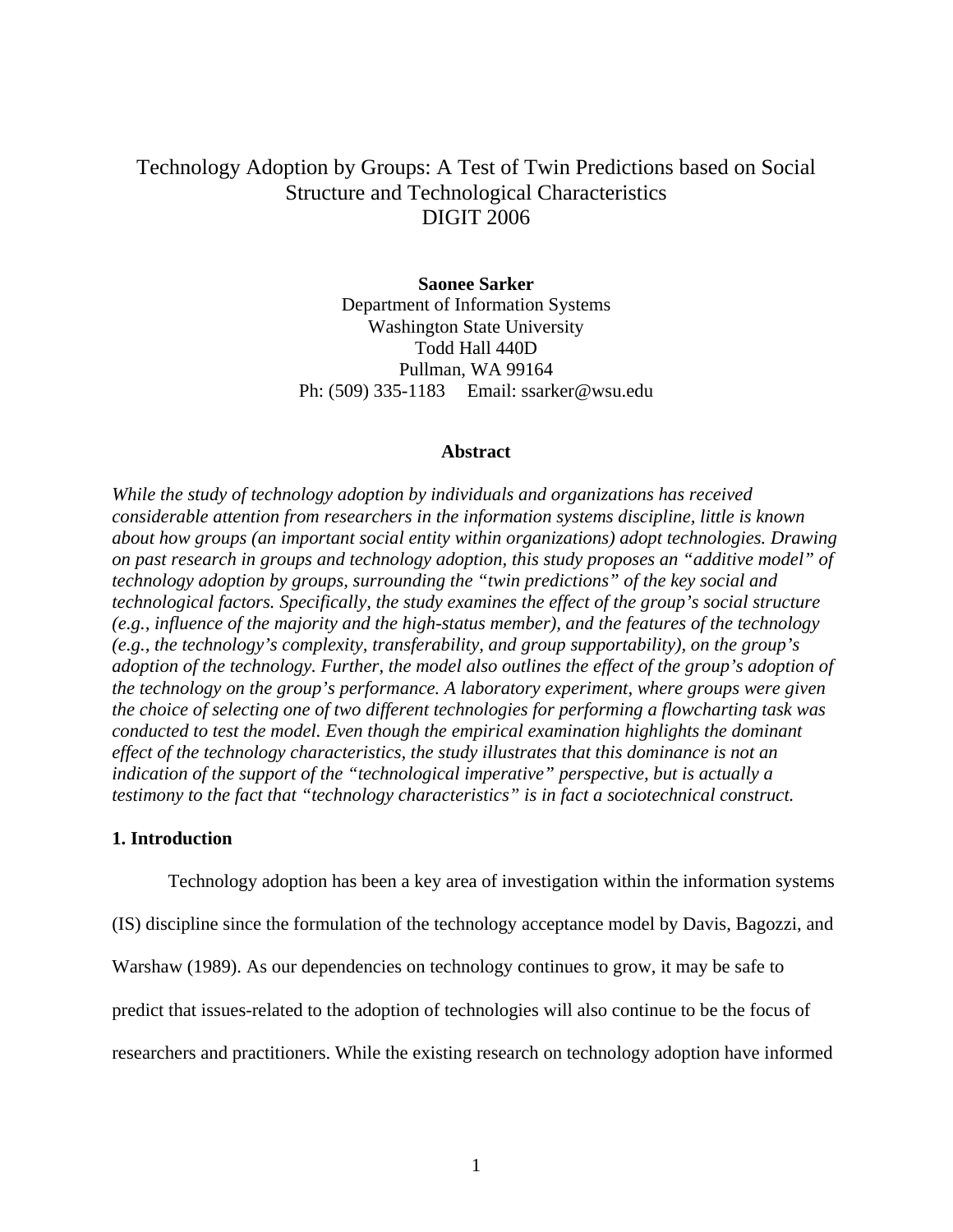us significantly on this critical topic, a review of this literature reveals that there has been a tendency to focus on the adoption of technologies by *individuals* or by *organizations* (see Venkatesh, Morris, Davis, and Davis 2003; Fichman 2000), leaving a void in our understanding of adoption by *groups*. We believe that a separate focus on technology adoption by groups is critical due to the following two reasons: 1) "the complexity of problems in organizations and society demands collaborative efforts," thereby, leading to an "increased reliance on groups," most notably, "in organizations" (Scott 1999; p. 432); and 2) while "individuals bring their 'selves' to groups," these social aggregates (or groups) have their own identities (Poole 1999, p. 39), therefore, making it inappropriate to understand their behavior by aggregating individuallevel behavior/preferences (Guzzo, Yost, Campbell, and Shea 1993). Thus, the existing research on technology adoption (which focuses on individuals or organizations), cannot directly provide us with an understanding of the factors affecting (or leading to) technology adoption by groups. Unfortunately, without the exception of a recent attempt (albeit, theoretical) about technology adoption by groups (Sarker, Valacich, and Sarker 2005), there are no known studies examining the critical factors affecting this important group-level phenomenon. The current study attempts to fill that void.

Our review of the general technology adoption literature also reveals that there is a bias toward providing normative explanations on adoption (mostly through the use of social factors surrounding the adoption context). Prior research on groups (e.g., Scott 1999) has suggested that the features of the technology surrounding a group have a significant effect on the group's behavior (Scott 1999). Thus, in our study, we focus primarily on the role played by the various characteristics of the technology on the adoption phenomenon. In addition, we also focus on the key social factors influencing a group's adoption decision, and the effect of the adoption of that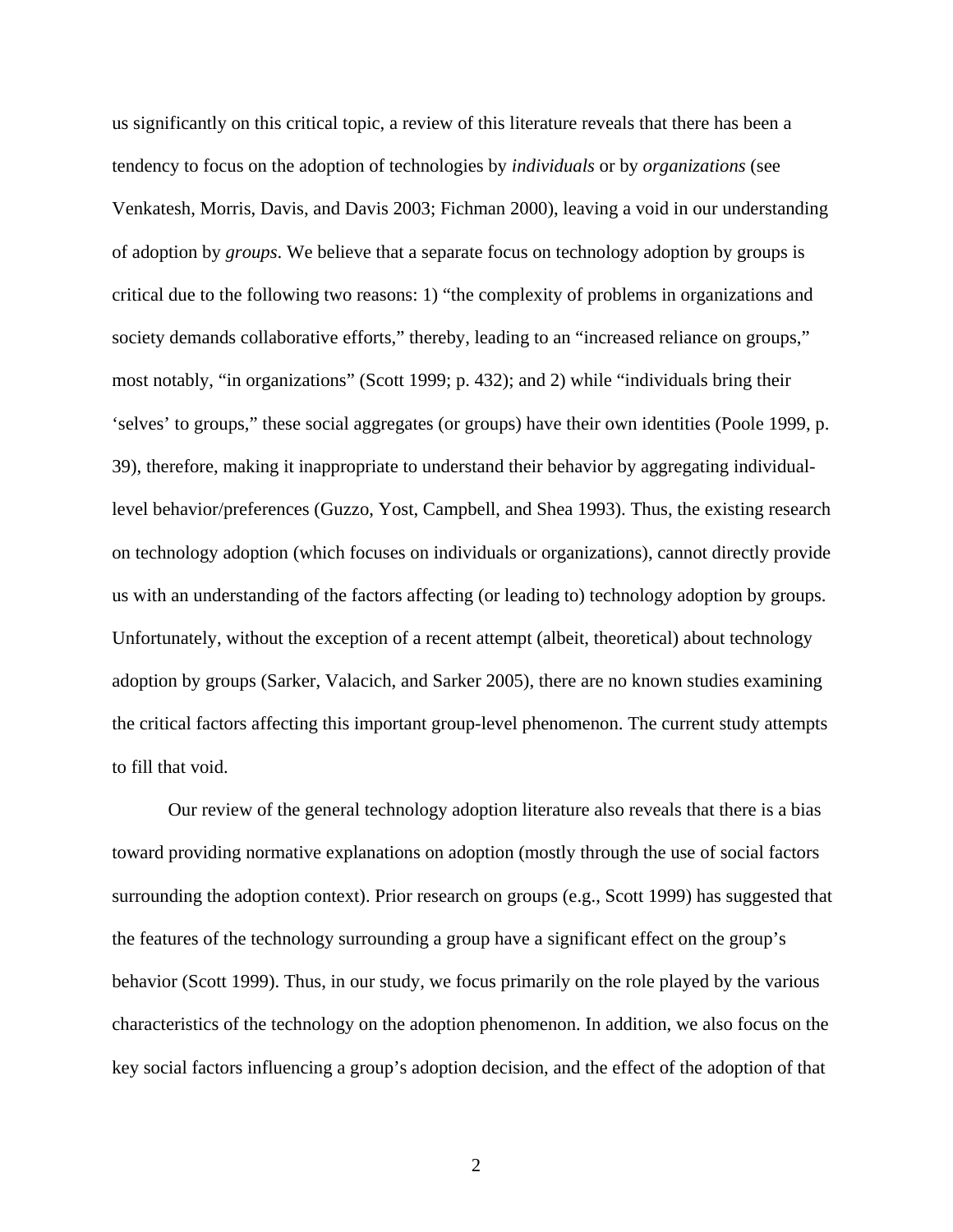technology on the group's performance (a relationship that has not been investigated in prior research on groups or on technology adoption in general, except for the study by Lucas and Spitler (1999)). Our specific research question is as follows:

## **RQ: What are the key technology characteristics and social factors affecting a group's technology adoption decision?**

Next, we discuss the theoretical model and present the hypotheses.

#### **2. Theoretical Model**

Given the lack of an appropriate theoretical framework surrounding technology adoption by groups, in developing our model, we draw on existing research on groups (e.g., McGrath 1984; Fisher and Ellis 1990; Gouran 1999; Poole 1999; Scott 1999), technology characteristics, and the recent theoretical model surrounding this phenomenon (Sarker et al. 2005). We develop an *additive model*, where the group's adoption of the technology is at the center of the model, and is predicted to be affected by the "independent effects" (Mehra, Kilduff, and Brass 2001, p. 127) of the key *social* factors and the *characteristics of the technology(s)* being considered by the group. While a large number of social factors could be studied, in identifying our variables, we relied on the guidance of prior group research (e.g., Poole, Keyton, and Frey 1999), who argue that when analyzing the group as a collective unit (such as in this study), researchers should *avoid* focusing on the effect of "the members' characteristics" (e.g., beliefs and personalities), and instead, pay attention to the interactional and influence processes within the group. One of the primary influence mechanisms within a group is the group's social structure (e.g., Fisher and Ellis 1990; Poole 1999). Social structure refers to the presence of high status members within the group, and the emergence of the subgroups within groups (e.g., the majority). Thus, in our model, in addition to the technology characteristics, we also examine the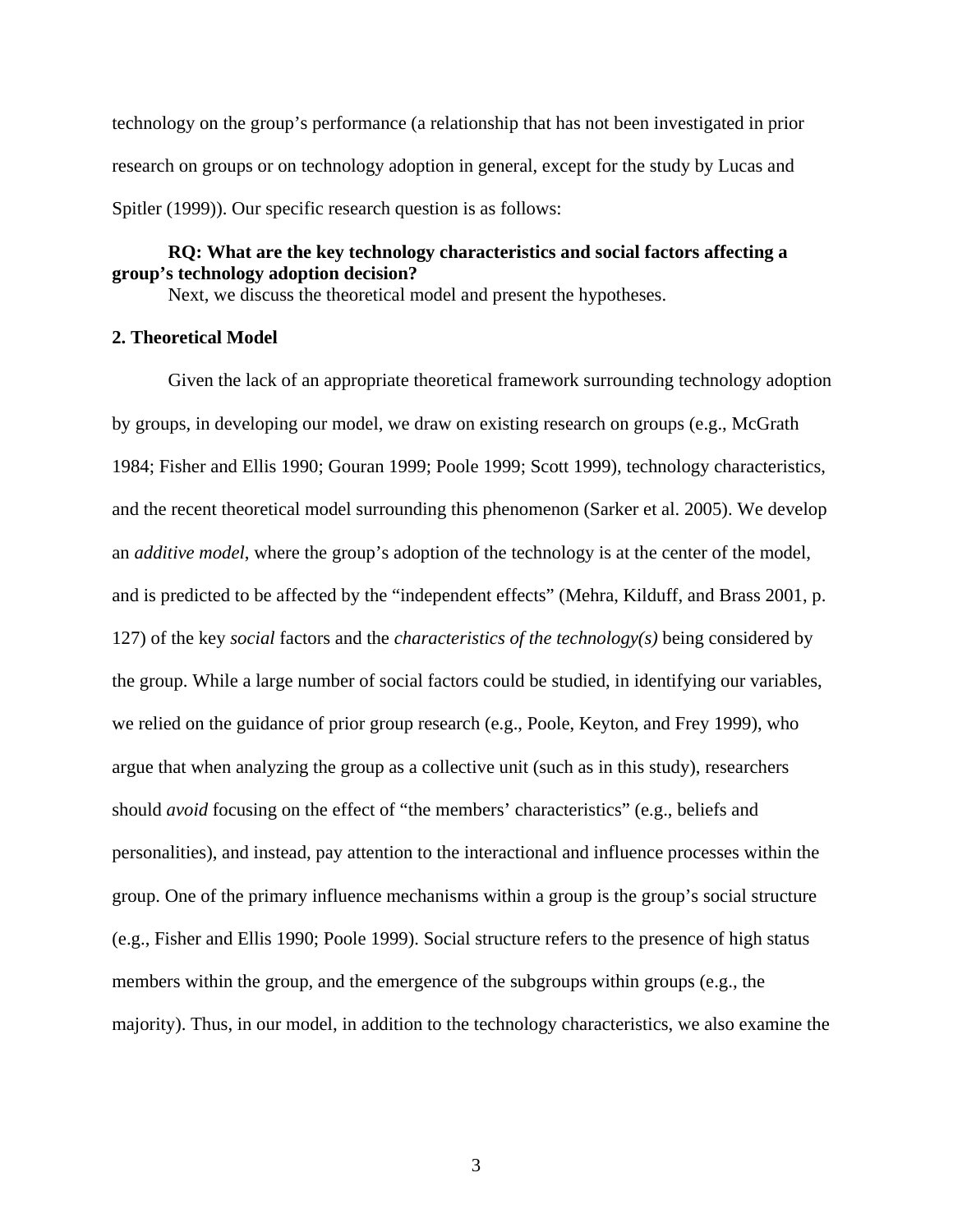social influence of both the high status member and the majority on the group's adoption of the technology.

Below, we discuss the specific hypotheses pertaining to the role of each of the variables.

#### **2.1. The Effect of the Social Factors**

**2.1.1. Majority Influence.** Past research on groups has consistently argued that the majority have a significant influence within a group (Meyers and Brashers 1999). This influence causes the other group members to conform (or often even be pressured to conform) to the preferences of the majority (Meyers and Brashers 1999). Similarly, McPhee, Poole, and Seibold (1982) also suggest that the influence of the largest coalition within the group (i.e., the majority) explains the group's choice of an option (from a set of options). McPhee et al. (1982) emphatically state that if the majority within the group expresses "clear favor for an option, it tends to be adopted." Based on this, we argue the following:

> *H1: Majority's preference towards a technology will have a positive effect on the group's adoption of that technology.*

**2.1.2. High-Status Member Influence.** Fisher and Ellis (1990, p. 223-224) argue that in every group, some members have a higher status due to their possession of different types of power, and hence, have the "ability to influence other group members." Drawing on French and Raven's (1959) conceptualization of power, Fisher and Ellis (1990) argue that within small groups, typically two types of power have a significant influence: 1) *structural* power (where a group member owing to his/her structural position has certain power), and 2) *personal* power (i.e., person has power due to his/her possession of certain qualities such as expertise). We believe that in ad-hoc egalitarian groups, structural power may have limited influence (Cassell et al. 2006); thus, in our model, we focus on the influence of individuals possessing *personal power*. Bass (1990, p. 178) argues that "groups are likely to be persuaded by the perceived expert, to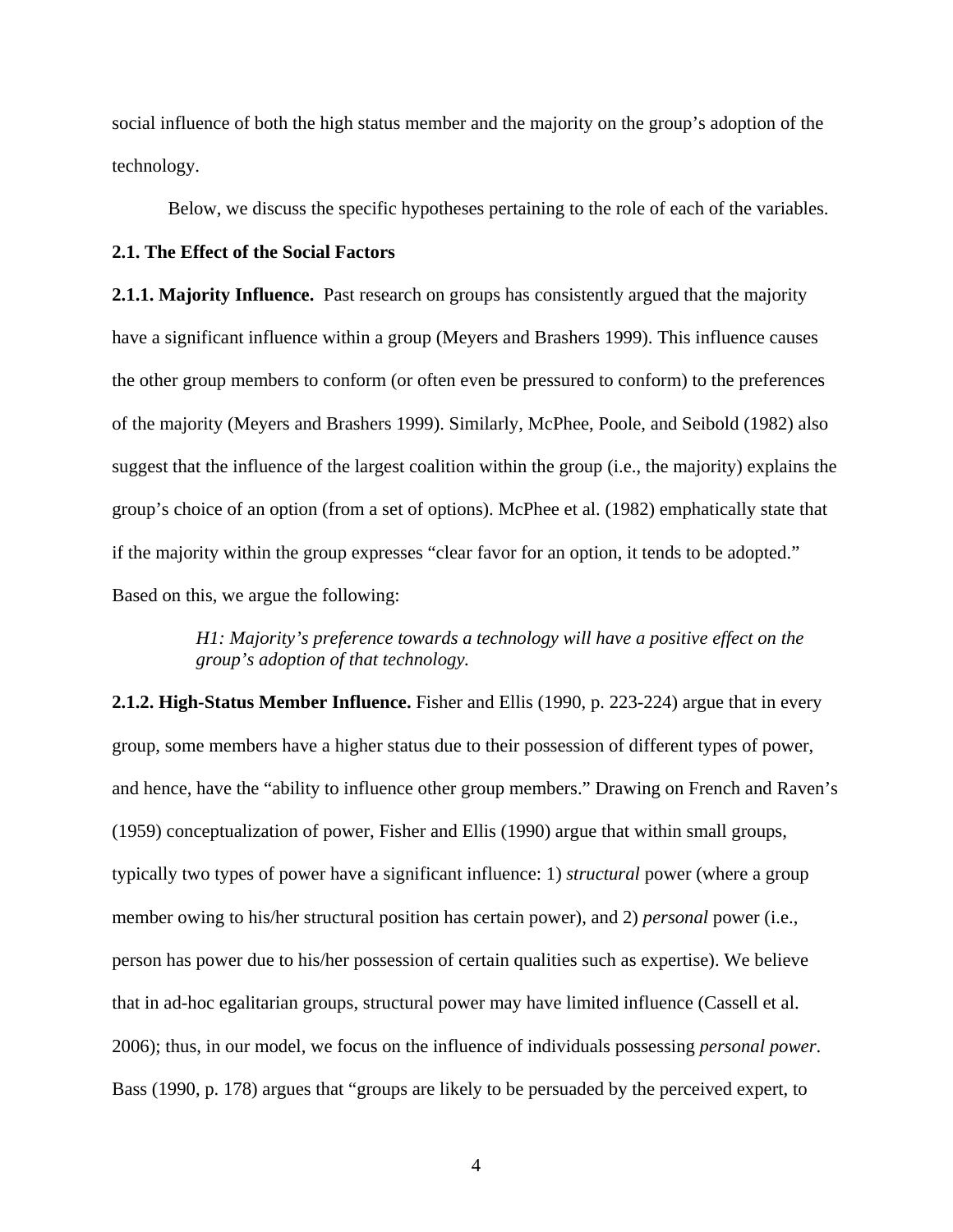accept both publicly and privately the expert's opinion." We believe that such an influence is also likely to ensue during a group's technology adoption process, where the opinion of the group member, who possesses expertise in the area of the technologies being considered, or in the task to be accomplished by the group using the technology, affects the group's adoption of the technology. This leads to the following:

*H2: The opinion of high-status individuals within the group (such as those possessing personal power regarding a particular technology) will positively affect the group's adoption of that technology.* 

#### **2.2. The Effect of the Technology Factors**

Over the last several years, researchers have continuously attempted to unearth conceptual properties of technology that tend to influence adoption decisions made by individuals and organizations, and have provided us with a rich set of characteristics that were found to be critical (e.g., Kurnia and Johnston 2000; Rogers 1995; Leonard-Barton 1988; Aiman-Smith and Green 2002, Chau and Tam 1997). We draw on this body of literature in examining the specific technology characteristics affecting a *group's* adoption of technology. Further, we also draw on prior research in groups and group support systems to identify certain additional dimensions of the technology that we believe will be critical when a group (as opposed to individuals or organizations) is making an adoption decision.

The current literature on technology characteristics alerts us to three different dimensions of the technology that play a role during technology adoption decisions, irrespective of the level of the adopting unit (i.e., either individuals, groups, or organizations). They are: *Complexity*, *Transferability, and Utility.* We discuss each one of the characteristics and their specific role below: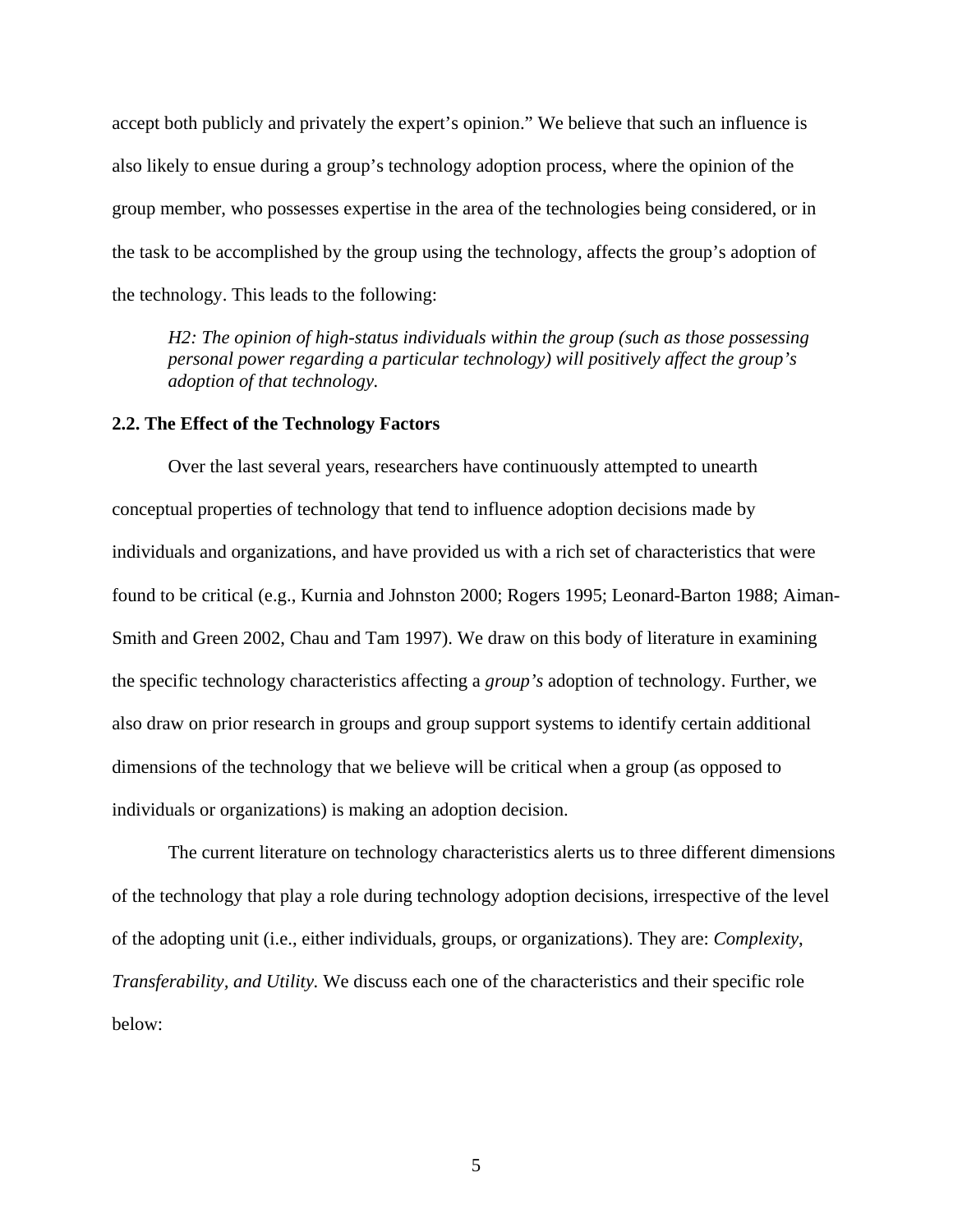*Complexity* of the technology has been viewed as one of the most important

characteristics of the technology (e.g., Leonard-Barton 1988; Rogers 1995; Taylor and Todd 1995; Aiman-Smith and Green 2002). Drawing on Sarker et al. (2005), we define complexity of a technology as the *degree of difficulty (as perceived collectively by the group members) in using the technology and adapting to it.* Leonard-Barton (1988) suggested that complexity arises from the number and extent of the work-process elements that need to be altered as part of the technology adoption process, while Aiman-Smith and Green (2002, p. 423) view complexity as arising from the "number, novelty, and technological sophistication of new features and concepts in a new technology." Theoretical perspectives such as the TAM and DTPB have represented complexity using the construct of "ease of use" (Venkatesh and Davis 2000; Taylor and Todd 1995) arguing that technologies that are not easy to use have a low adoption rate. Irrespective of the form of complexity, researchers agree that it will negatively affect the adoption of the technology.

On the other hand, *transferability* can increase a technology's potential for adoption (Leonard-Barton 1988). Drawing on prior research, we define transferability as *the degree of readiness (as perceived by the group) with which a technology may be routinely used by the group-members*. Readiness of a technology may be enhanced by the degree of communicability of (or codified knowledge about) the technology, in the form of documentation and exemplars for use (e.g., Leonard Barton 1988). Similarly, the presence of supportive infrastructure including in-house/external consultants and compatible hardware/software available to the group can also contribute to the transferability of a technology (Armstrong and Sambamurthy 1999). A high transferability of a technology will tend to make the adoption process less cumbersome, and thus, increase its likelihood of adoption (Leonard-Barton 1988).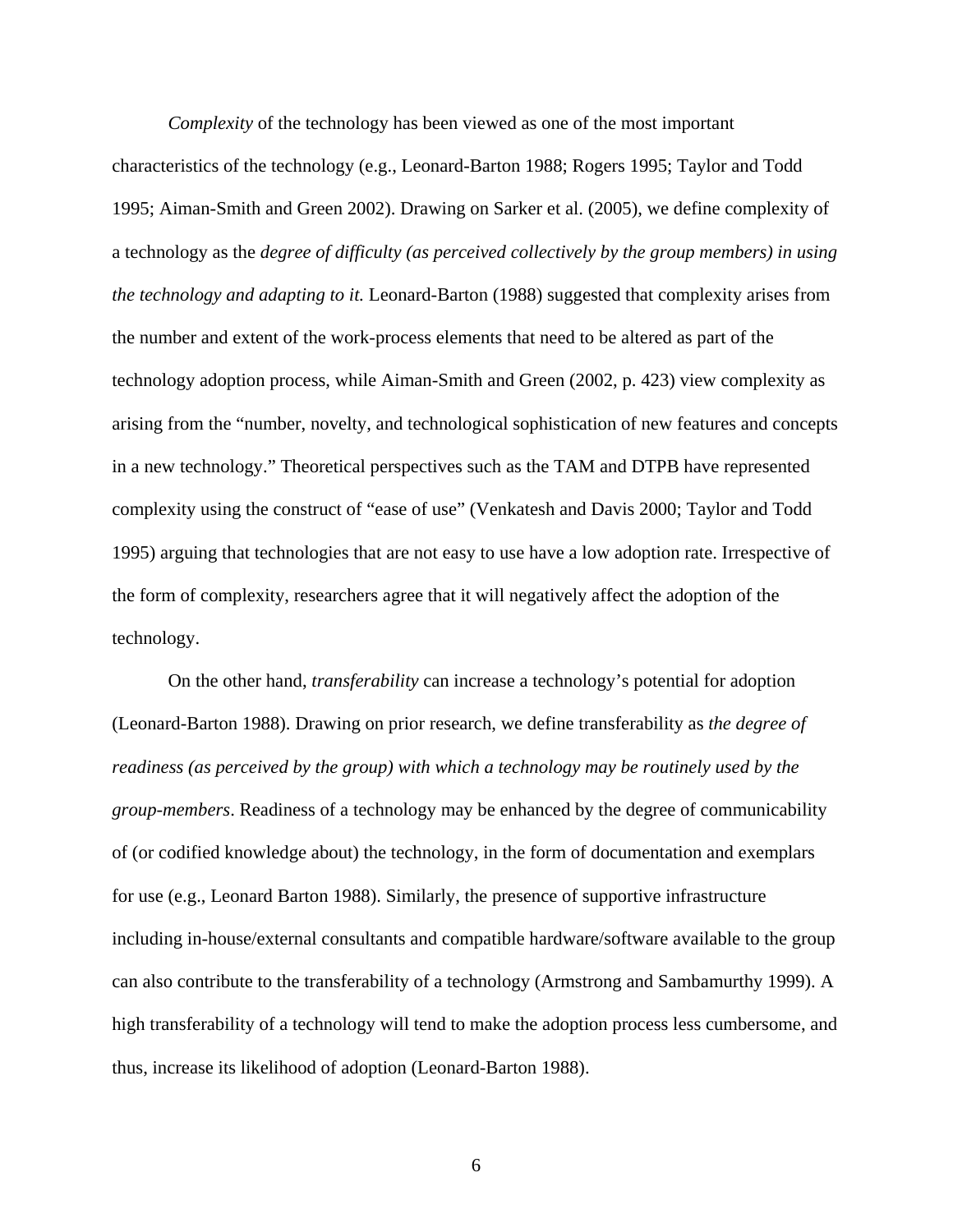Drawing on prior research, *utility* of a technology is defined as the *relative advantage of adopting it (as perceived by the group*) (e.g., Rogers 1995; Taylor and Todd 1995). Similar to the complexity, utility of a technology may be judged in a number of different ways. Some argue for assessing the *functional benefit* (relative to costs) of a technology to assess its utility. Proponents of this approach have studied functional benefits by examining strategic and efficiency-oriented implications (e.g., Chau and Tam 1997) and the "perceived usefulness" of the technology (Venkatesh and Davis 2000). In addition to functional benefits/costs, symbolic benefits of a technology may also contribute towards its utility. For example, according to Davenport (1993), adoption of advanced technological tools may be seriously hindered, if the adopting unit perceives that the technology sends a (negative) message regarding the unit's seriousness and competence, and consequently tends to undermine the importance of the unit's functions. Based on this, it may be argued that technologies that tend to have high utility (i.e., high functional and symbolic benefit and low functional cost) will tend to be adopted by the group.

In addition to the characteristics elaborated above, our review of past literature on groups and technologies, reveal yet another dimension of the technology which we believe will play a role, especially when the adopting unit is the group. Drawing on Sarker et al. (2005), we refer to this characteristic as *group supportability*, and define it as the *extent to which a technology is perceived by the group to support its internal processes*, *including its task performance*. Group supportability may be assessed based on the capability of the technology to enable 1) parallelism, 2) transparency, and 3) sociality within the group context. While most tasks undertaken by groups have some degree of inter-dependence, often, small segments of the task are assigned to (and completed) independently by one or more group members, and then results from these independent task accomplishments are pooled together or integrated (e.g., McGrath 1984). This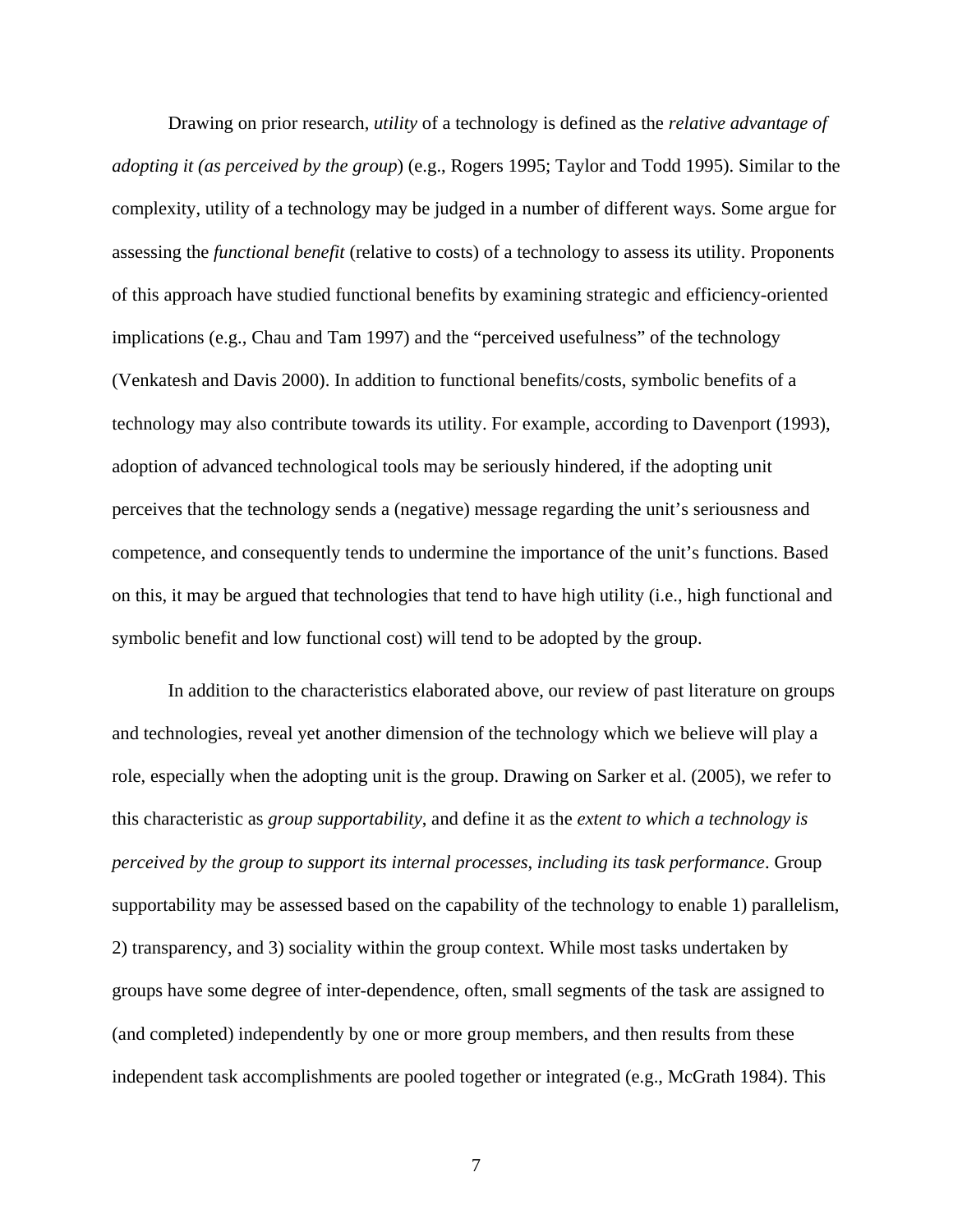form of task accomplishment suggests that technologies adopted by groups often need to have the features to enable the group members to perform tasks in parallel within a shared framework (Nunamaker, Dennis, Valacich, Vogel, and George 1991). At times when it may not be prudent (or feasible) to segregate the group task into sub-tasks, the capability to support viewing and modification of other group-members' outputs, (if necessary in real time), can become an important feature of the technology. This characteristic may be termed as the *transparency* of the technology*,* and refers to the perceived ability of a technology to make individual group members' work easily visible and modifiable by other group members (e.g., Mark et al. 2003). In addition to the parallelism and transparency, the ability of a technology to enable a group to "socialize and develop relationships" and thereby establish a "strong knowledge network" (e.g., Dennis and Reinicke 2004) may also contribute positively towards the group supportability. This characteristic is referred to as the *sociality* of the technology.

Overall, we argue that:

*H3: Dimensions of the technology will significantly affect the group's adoption of that technology (i.e., complexity will have a negative effect, while transparency, utility, and group supportability will have a positive effect).* 

## **2.3. Effect of Technology Adoption on Group Outcome**

 Prior group research argues that no study involving groups can be considered complete without an examination of the group performance. Thus, in this study we also examine the effect of the group's adoption of a technology on its performance. In examining this effect, we draw on two competing streams of research, which we discuss below.

Proponents of the resource utilization theory (Zigurs, DeSanctis, and Billingsley 1991) argue that technology is a resource, and more of it can have significant positive effects on the group. Specifically, it has been argued that the use (or adoption) of a technology (in performing a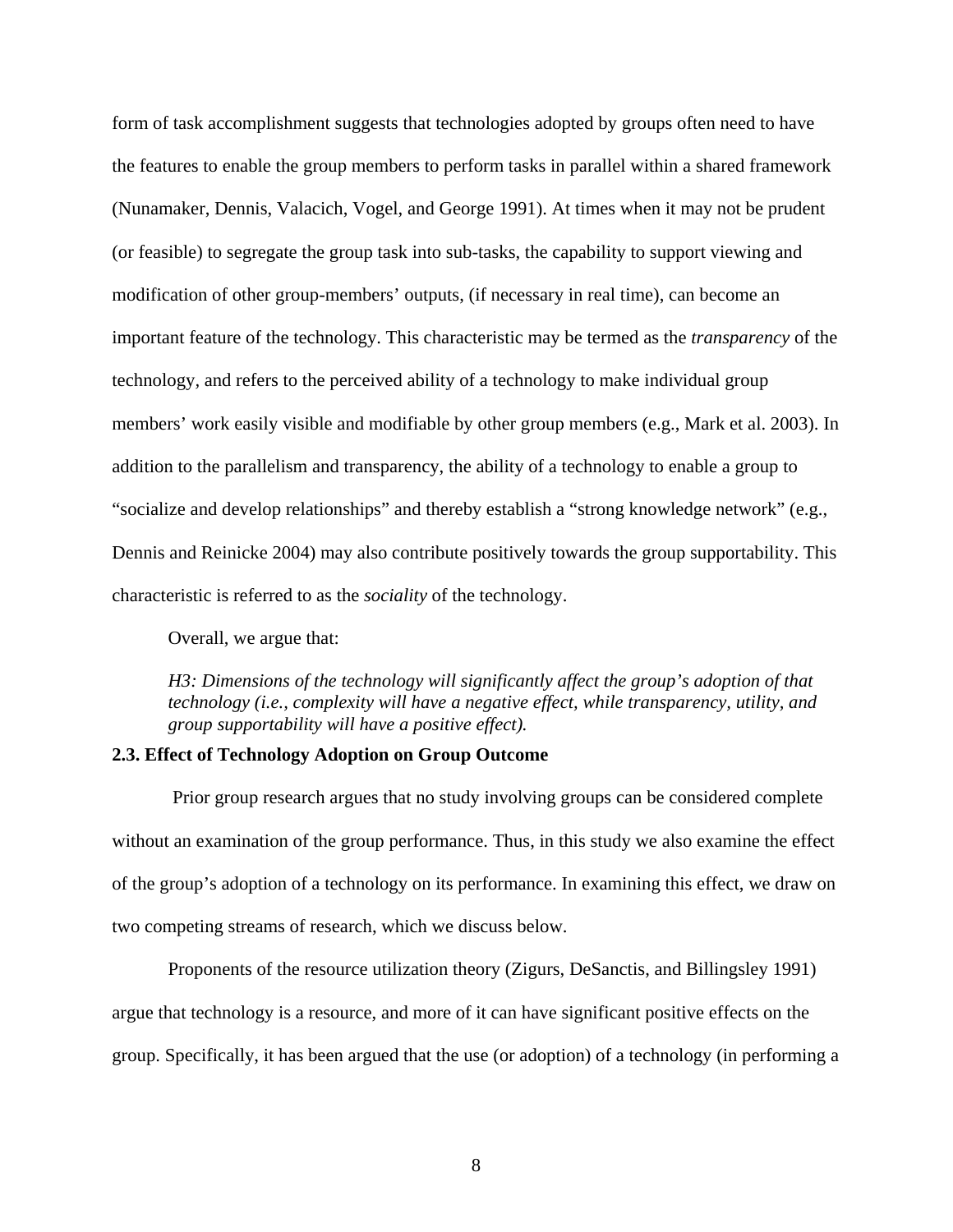task) adds a level of structure to the task, provides a standardized representation of the problem, and thus, results in higher quality solutions or better decision-making performance (e.g., Sambamurthy and Chin 1994; Nunamaker et al. 1991). Further, researchers in the area of technology adoption have also argued that adoption of a technology can result in improved outcomes (Lucas and Spitler 1999). Thus, we argue:

*H4a: Adoption of a technology by a group will have a positive effect on the group performance.* 

While the resource utilization theory suggests a direct effect of technology adoption on group performance, more recent research in the area of advanced information technologies (AITs) suggests that the effect of the technology on the outcome quality depends on how the technologies are appropriated or "called into use" (Salisbury, Chin, Gopal, and Newsted 2002, p. 92; DeSanctis and Poole 1994). Specifically, researchers argue that "faithful appropriation" of the technology (which refers to the extent to which the use of the technology is consistent with the "spirit and structural feature design" of the technology) has significant positive effects on the group's performance (DeSanctis and Poole 1994, p. 130). Drawing on this research, it may be argued that the group's adoption of a technology will have a positive effect on the group performance if (and only if) the adoption of the technology is consistent with the features of the technology (i.e., the technology has been faithfully appropriate by the group). In other words, a mediating effect of faithful appropriation is predicted.

*H4b: The effect of a group's adoption of technology on the group performance will be mediated by the extent to which the technology is faithfully appropriated by the group.*

#### **4. Research Methodology**

An experimental methodology was used to test the "additive model of technology adoption" discussed above. Our choice of methodology was dictated by the need for an adequate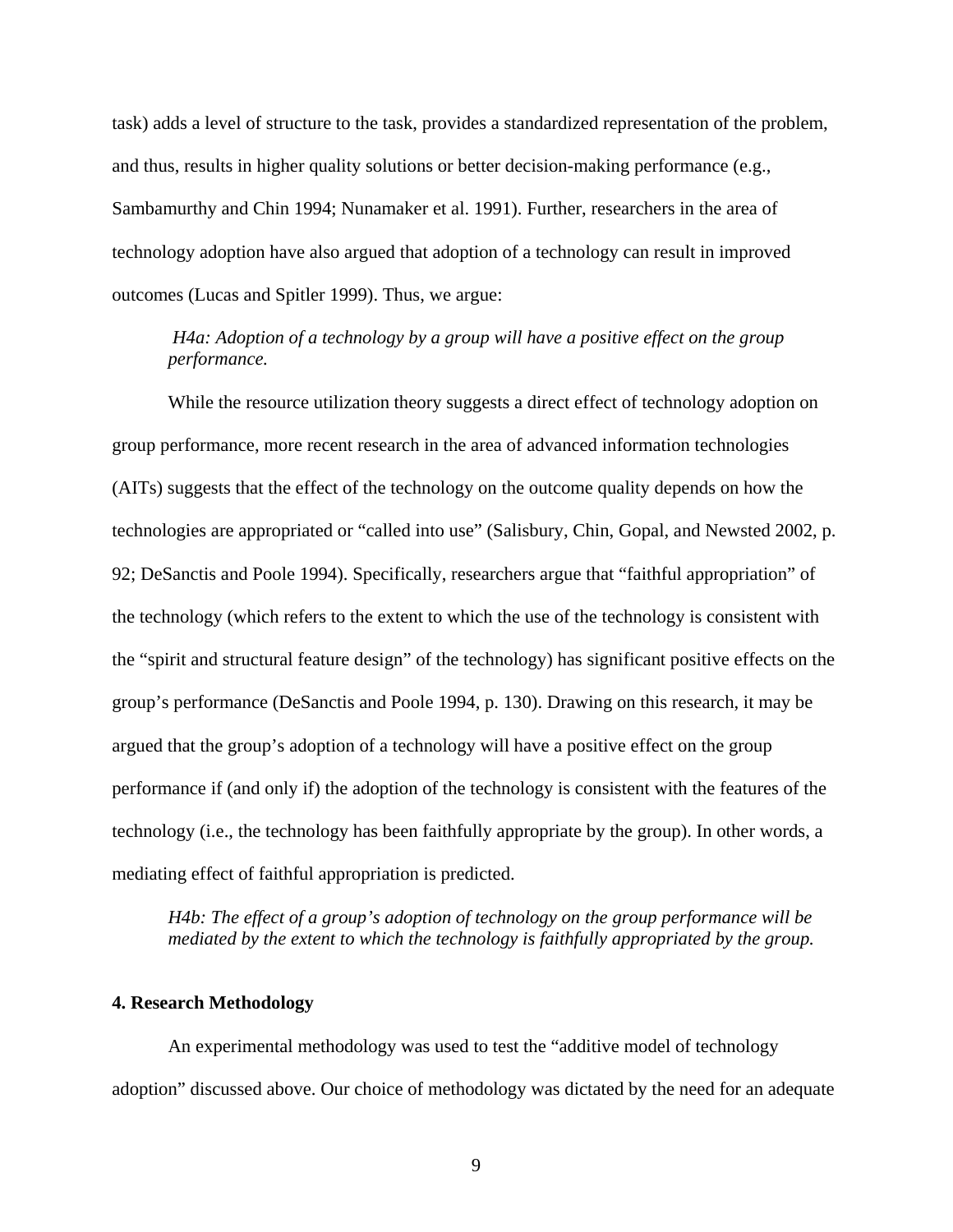sample size, which is often difficult to acquire in an organizational setting, especially when a group-level of analysis is used (Sambamurthy and Chin 1994).

#### **4.1 Sample**

The specific sample consisted of students enrolled in the basic required undergraduate MIS course for all business students at a major US university. Overall, 321 students participated in the experimental sessions and were randomly assigned to three-person groups, leading to a useable sample size of 85 groups (groups with only two members or those who left large portions of the questionnaires unanswered were removed). McGrath (1984, p. 47) terms such ad-hoc laboratory groups as quasi groups. While acknowledging that these types of groups are the "least natural" among the other types of groups (natural and concocted groups), he points out that prior research has derived important insights regarding group interaction using such groups, thereby establishing their usefulness.

#### **4.2. Task and Technology Use**

The experimental task involved the creation of a flowchart for an information system application, making it relevant for IS researchers. The flowcharting technique is often used by systems analysts, and has "proven to be invaluable" not only in saving time and money, but also in helping organizations gain in "competitive advantage through eliminating rework, recycle, barriers, bottlenecks and complexity and by simplifying work processes and clarifying organizational responsibility" (Janzen 1991). The selected task can be categorized as a Type 3 (intellective) task under McGrath's (1984) Task Circumplex Model. An intellective task is a task, which usually has a "demonstrable right answer, and the group task is to invent/select/compute that correct answer" (McGrath 1984, p. 63). The intellective task type was chosen for this study, since it enabled the assessment of the quality of the groups' solutions (a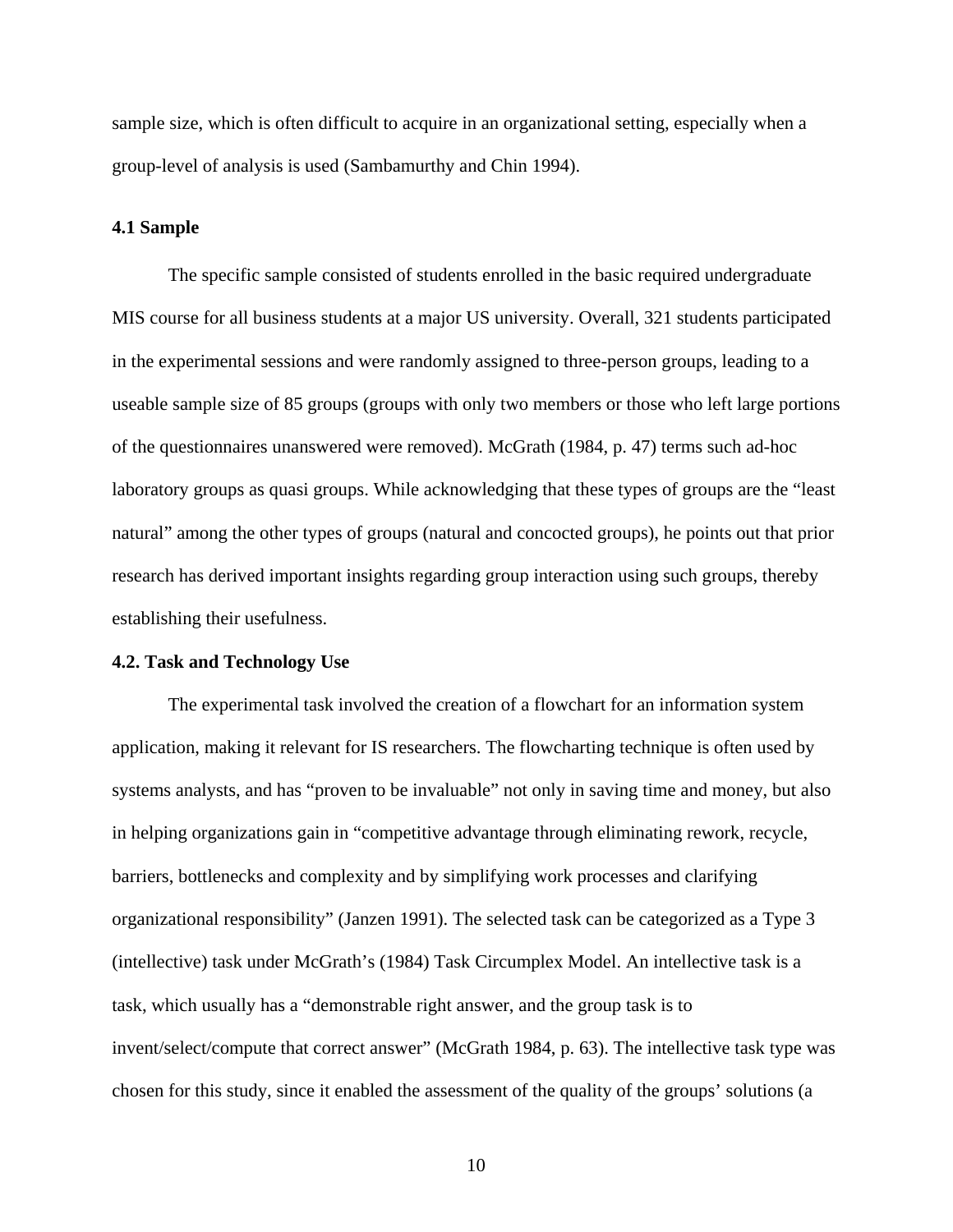key dependent variable in our model). The task was developed from different flowcharting and activity diagram examples found in both the practitioner and academic literature (e.g., Galloway 1994). As the narrative of the task was developed, it was reviewed by several peers, and graduate students, thereby confirming its face validity (Straub 1989). Finally, it was tested in a pilot study, prior to its use.

In order to create a voluntary environment, groups were given the option of collectively selecting and using ("adopting") one of the two following technologies for creating the flowcharts: the drawing tool of Microsoft (MS) Word, or MS Visio. We would like to note that an environment where subjects have been provided the "discretion" of using one of two systems has been considered to be a voluntary setting in prior technology adoption research (e.g., Venkatesh and Davis 2000, p. 193).

Further, groups were also assigned to one of the two following communication environments: 1) computer-mediated (using MS NetMeeting), and 2) face-to-face.

#### **4.3. Measures**

A key issue in any group research is the selection of an appropriate level of measurement of its primary constructs. A common practice amongst group researchers has been to collect individual-level data on a particular construct and then aggregate it across groups to reflect a group-level measure (Zigurs 1993). In recent times, this practice has been severely criticized with researchers arguing that such a method fails to capture the complex group processes that ensue during a group activity, and thus, remain a reflection of the average individual-level behavior within a group (as opposed to reflecting the group as a whole) (Guzzo et al. 1993). An alternate method, termed as the "discussion procedure" has been proposed for measuring group constructs (where feasible). As per this procedure, each group is presented with an instrument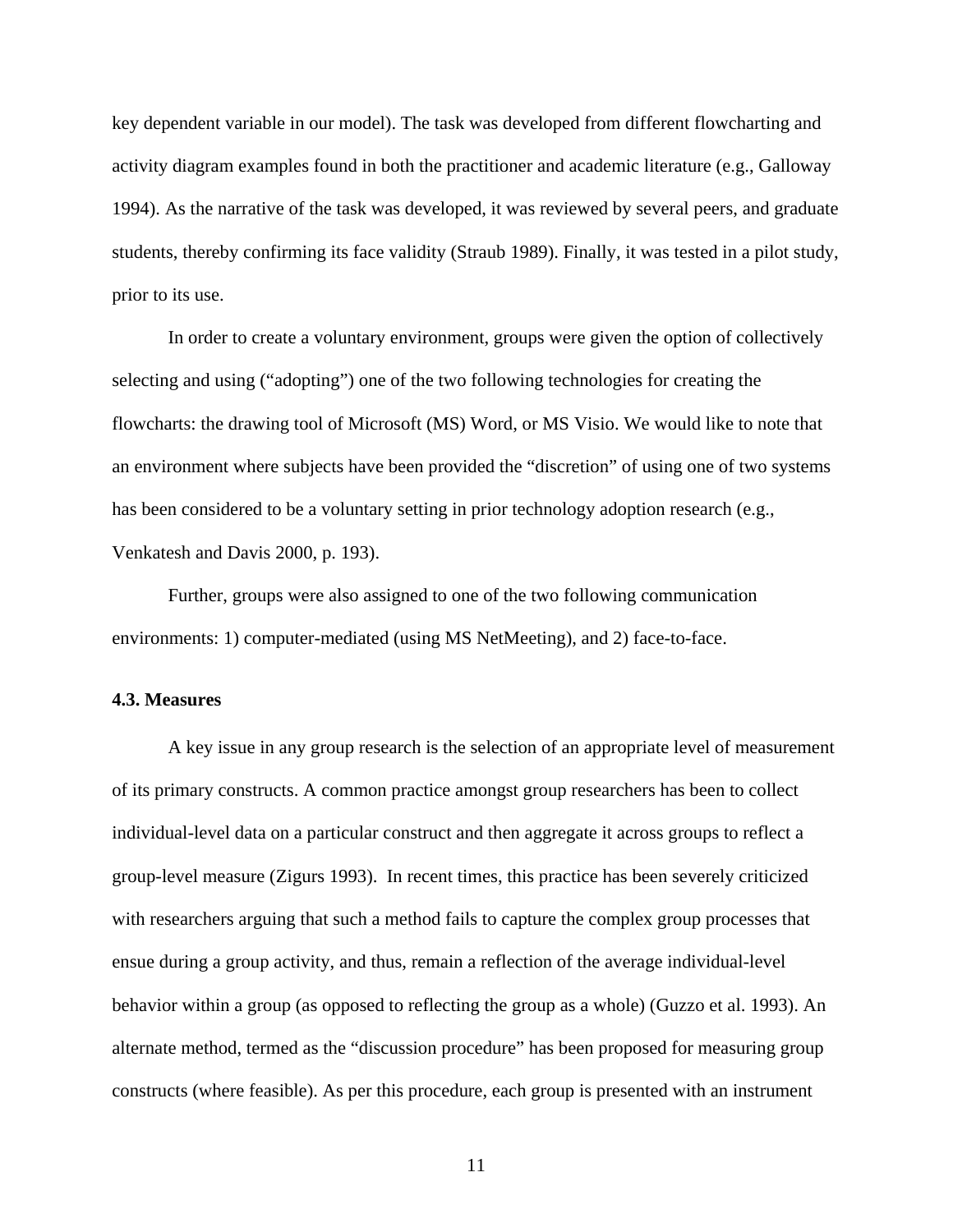scale and asked to discuss and provide a single response to each of the items (Guzzo et al. 1993). In this study, we adopted the discussion procedure in measuring the group's adoption of the technology, faithfulness of appropriation, and the perceptions about the technology characteristics. Other constructs where group-level measurement was not meaningful (e.g., perceptions about the influence of the expert and majority opinion), were measured at the individual level and aggregated (per group).

Given that this study is among the first to empirically test a model of technology adoption by groups, there are no known scales for measuring the characteristics of the technology as perceived by a group. Thus, we drew on existing scales for measuring the general characteristics of the technology (e.g., Rogers 1995; Moore and Benbasat 1991). For group supportability, which is a new construct, we consulted prior literature (e.g., Sarker et al. 2005) and tested it using six new items (see Table 1 for the specific items).

Adoption of a technology has been measured in prior literature in a variety of ways, such as: 1) intention to use a technology (e.g., Brown and Venkatesh 2005), 2) self-reported usage logs (e.g., Venkatesh and Davis 2000), or even 3) intensity or extensiveness of use (Sambamurthy and Chin 1994). Given that there are no known existing scales measuring the adoption of a technology by groups in an experimental setting, three new items (drawn from Sarker et al. 2005) capturing the "strength of adoption" was completed by each group.

Faithfulness of appropriation was measured using the five items of Salisbury et al.'s (2002) scale, which were adopted to a group setting.

For measuring the effect of the high-status member, we followed the suggestions of prior researchers such as Moehle and Thibaut (1983) and Pearce II and Robinson Jr. (1987). Specifically: 1) we asked each individual member if there was an expert on flowcharting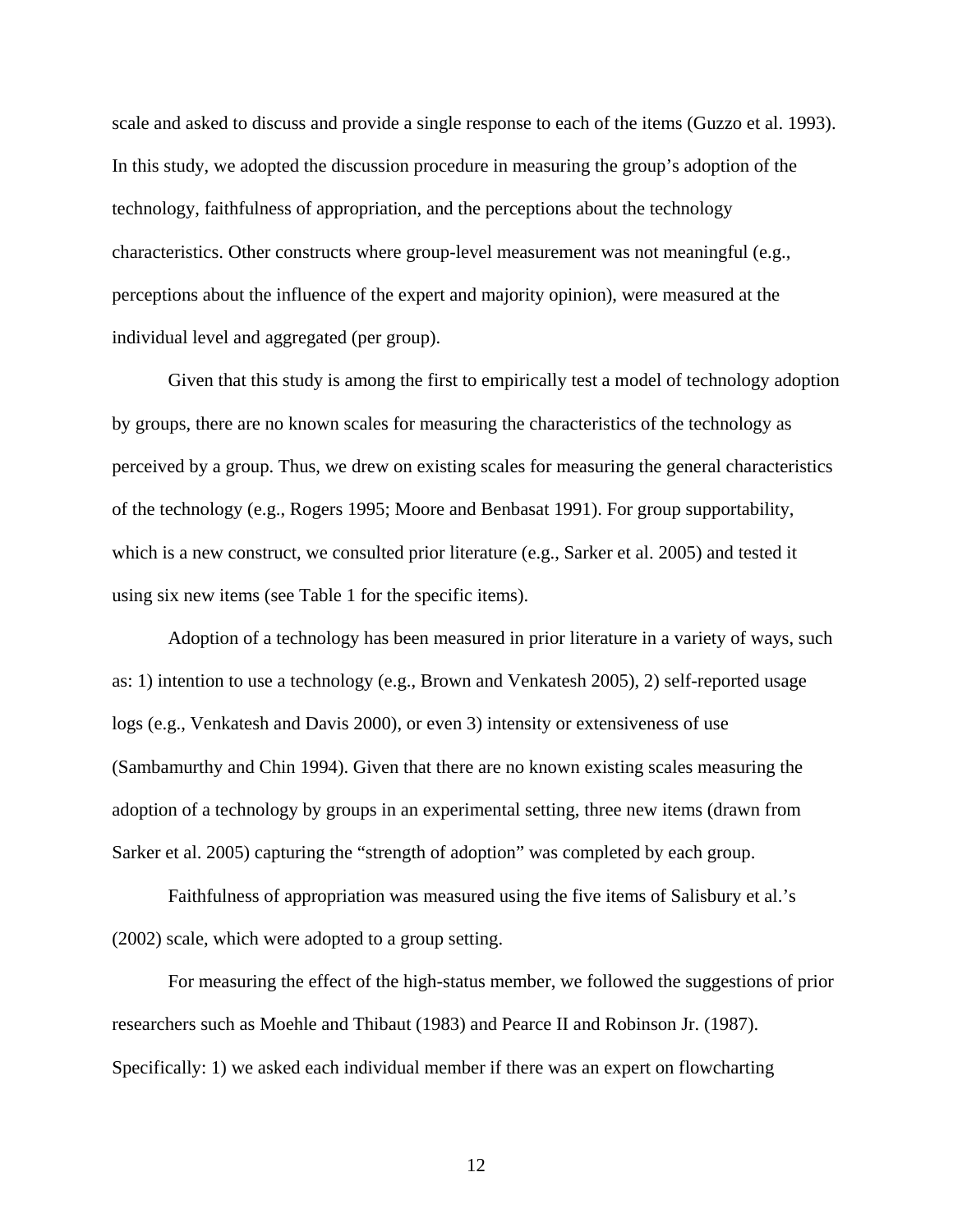concepts or technologies in their group, and if so, to identify that individual, and then, 2) asked each member to respond to items drawn from the Social Power Inventory Scale, which measured the extent to which this identified individual(s) had influence over the group's orientation towards the technology. Next, for each of the three-person groups where two or more members identified the same individual as the expert, we computed the average of their responses on the specific items, and used it as a measure of the expert influence. For groups, where no one was clearly identified as an expert, we computed the expert influence as zero.

Given that there is "no clearly-justified method of measuring valence" of a majority (McPhee et al. 1982), we captured majority influence by a binary variable (1 or 0) based on whether majority in a group had been in favor of the technology chosen by the group or not.

Finally, in assessing the group's performance, we used two independent coders who rated each flowchart generated by the groups on their a) completeness, b) correctness, and c) the overall quality on a scale of 1 to 7. As suggested by prior research, the raters first performed the coding jointly (for about 14 groups), in an attempt to develop a common understanding of the coding procedure, and then, independently for the rest of the groups. The inter-rater reliability was found to be over .90, which exceeds the established benchmark of .80 (Houston et al. 2001). The average of the two raters' ratings on each of the three dimensions was used as a measure of the group's performance.

#### **4.4. Procedure**

Prior to the experimental study, a 90-minute training on basic concepts of flowcharting, and hands-on experience in using the drawing tool of MS Word and MS Visio in creating flowcharts was provided to each participant. A short quiz and after training questionnaire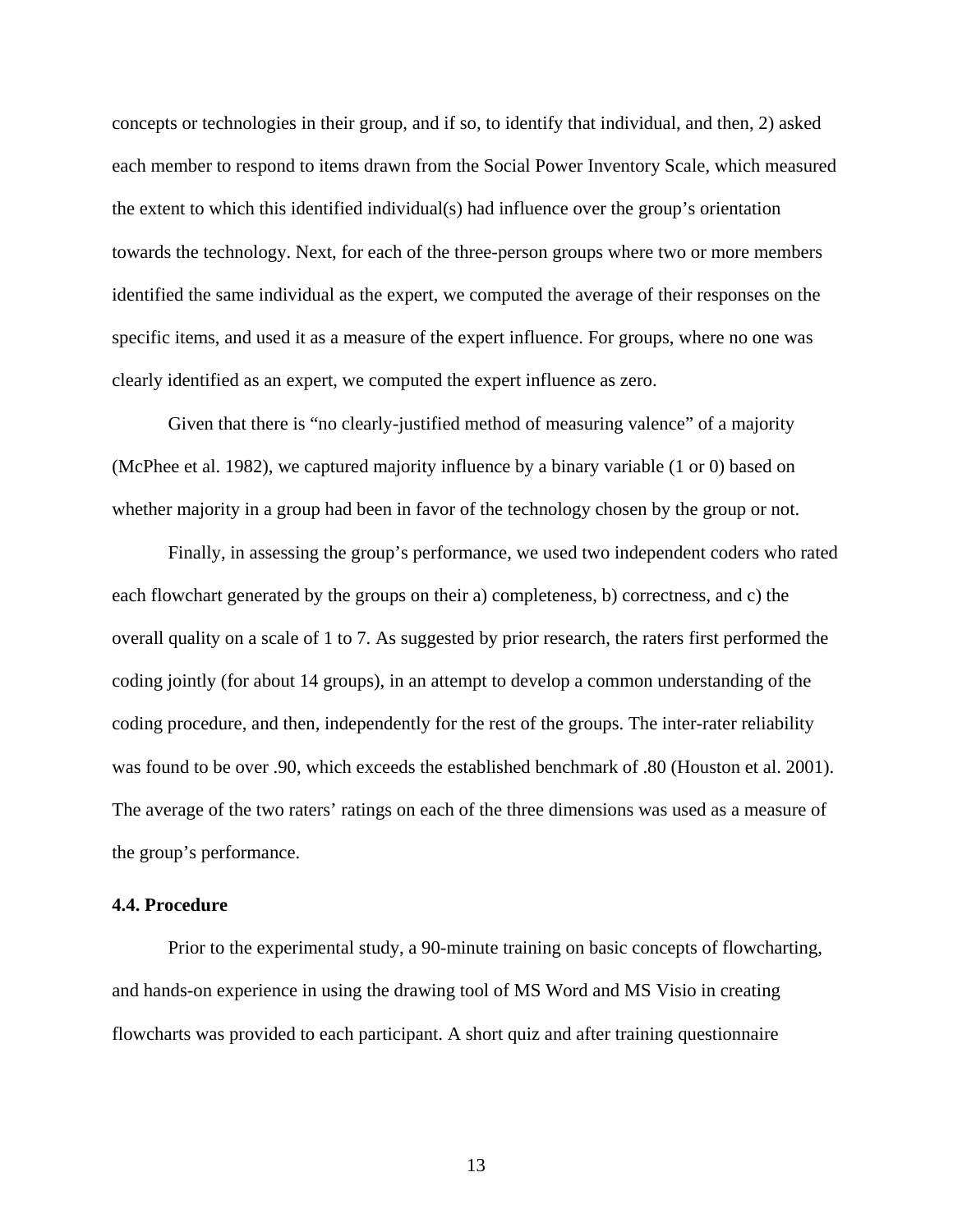confirmed that their level of comfort with both the concepts and the tools was adequate. Further, computer-mediated group participants were also trained on MS NetMeeting.

During the experimental sessions each participant was first asked to read the task narrative and start working on it individually, using either the drawing tool of MS Word or MS Visio. After ten minutes, they were asked to stop and complete a short questionnaire that required them to specify the tool they used for performing the flowcharting task. The individual task performance using a technology *enabled us to capture the a priori majority support for the technology* later adopted by their group. Participants were then asked to work on the same task with their group members, using either of the two technologies, and submit a group solution at the end of the session. Group members needed to communicate and negotiate with each other in order to decide which technology they would use for the exercise. Once the task was completed, individual members provided their perceptions about expert influence. Finally, *each group jointly* completed the *group questionnaire* measuring the group's perceptions about the technology characteristics, and the strength of adoption of the technology.

#### **4.5. Analysis**

PLS Graph (version 3.00) was used for analyzing the data. Our reason for selecting PLS is as follows: 1) PLS works well with small to medium sample sizes (Chin et al. 2003; Hulland 1999), and 2) PLS has been shown to be a superior technique when it comes to analyzing mediating relationships and when the model has second-order factors (e.g., Chin et al. 2003), making it more relevant for our study.

To ensure the convergent validity of the items, we satisfied the following criteria: 1) all items loaded significantly on their respective constructs (Gefen and Straub 2005). Further, most items had a loading above .70, and none of the items had a loading below .50, (Hulland 1999); 2)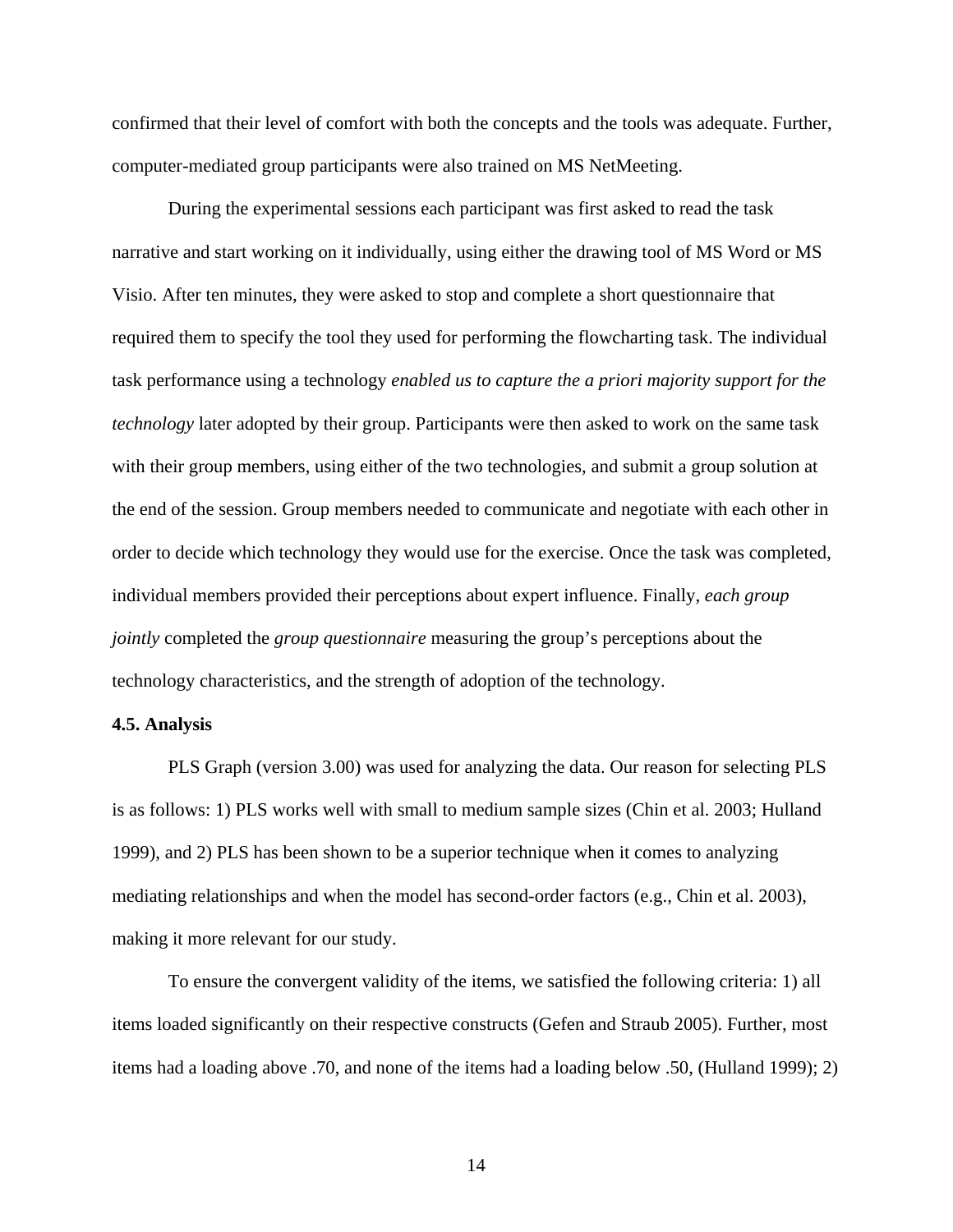the composite reliabilities of each construct was above .70 (Hulland 1999); and finally, 3) the Average Variance Extracted (AVEs) of the constructs were over the threshold value of .50.

In assessing the discriminant validity, we ensured that the square root of the AVE of a construct exceeded all correlations between that factor and any other construct within the study (Gefen and Straub 2005). Please see Table 2 where the square root of the AVEs has been reported on the main diagonal, with the off-diagonal cells reflecting the correlations between that construct and other constructs.

Next, we examined the significance and strength of our hypothesized relationships. We treated the "technology characteristic" construct as a second-order factor composed of the first order factors of complexity, transferability, utility, and group supportability. The items measuring complexity were recoded to make them consistent with the other technology dimensions that were hypothesized to have a positive effect. We adopted a "molecular approach" in representing the role of the second-order factor in our model (Chin and Gopal 1995, p. 49-50). As per guidelines provided by prior researchers (e.g., Chin et al. 2003; Lohmoller 1989), we created a hierarchical component model using repeated manifest variables. Specifically, we repeated the manifest variables for the four dimensions of technology twice: once for each of the dimensions, and once for the second order factor. All of the path coefficients from "technology characteristics" to its four dimensions were significant (Chin et al. 2003), suggesting that the second-order factor was indeed indicated by the underlying first order factors.

As hypothesized, majority opinion (H1) had an effect on the group's adoption of the technology, but at p< .10. Contrary to predictions, the opinion of the high-status member (H2) did not have a significant effect on the group's adoption of the technology (see Figure 1). Consistent with the model, the characteristics of the technology (as perceived by the group), had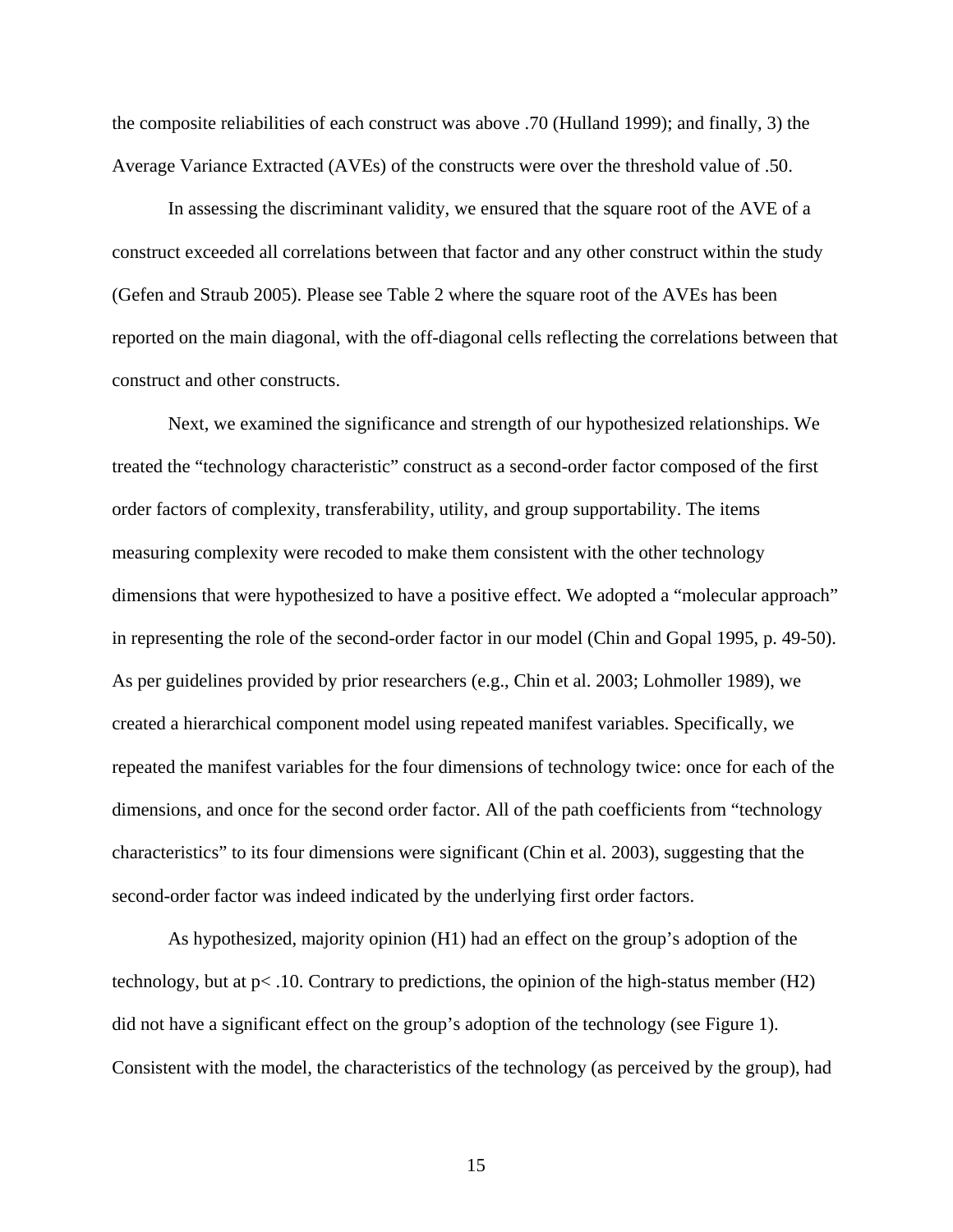a significant effect on the group's adoption of the technology (H3). The group's adoption of the technology did not have a direct effect on the group's performance (H4a). However, results indicated that it had an indirect effect on performance through the extent of faithful appropriation of the technology (H4b), therefore, confirming the complete mediation of faithful appropriation (See Figure 1).

#### **5. Discussion**

#### **5.1 Revisiting the Results**

Overall, the empirical test of our model suggests that the social factors have limited influence on a group's adoption of a technology. While deliberating on the adoption of a technology from a set of multiple options, groups tend to steer towards the technology that they perceive (as a collective unit) to be offering the most attractive set of features (i.e., low complexity, and high transferability, utility, and group supportability), as opposed to conforming with the opinion of the experts, or even the preference of the majority to some extent. Based on this result, an obvious question that may be asked is: in an age where researchers and practitioners alike are arguing for the benefits of taking a sociotechnical approach to understanding human behavior, does our model indicate a dominance of the "technological imperative" (Markus and Robey 1989), especially with respect to a group's adoption of technology? Markus and Robey (1989) in their seminal paper on the dimensions of causal structures argued that the "essence of the technological imperative" is the word "impact," where technology is viewed "as an exogenous force which determines or strongly constrains the behaviors" of individuals, groups, and organizations. Clearly, results of this study indicate that the technology characteristics had a significant "impact" on the group's adoption of the technology, and thus, could be interpreted as a confirmation of the "technological imperative"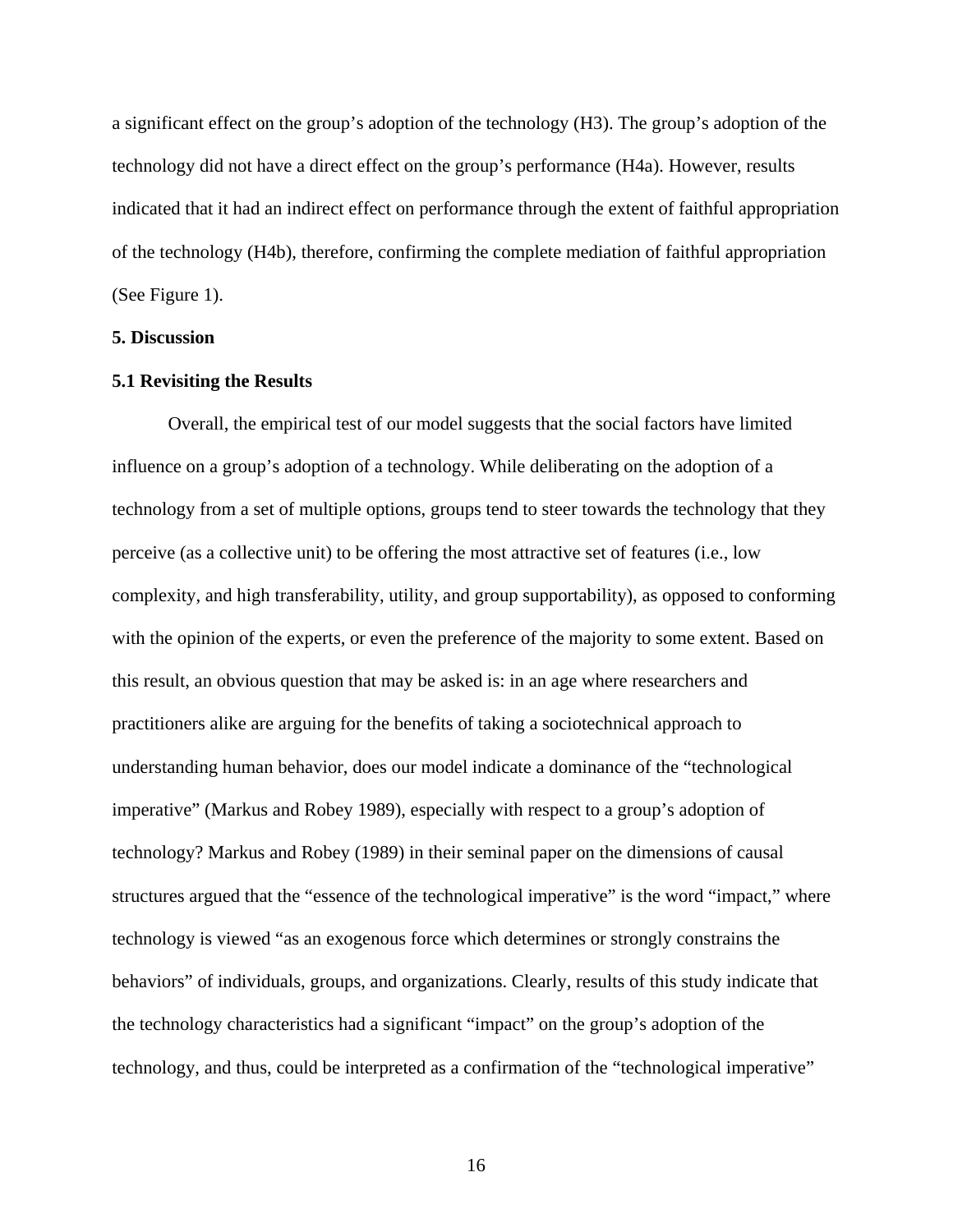perspective. While, this may be one way to interpret our results, we believe that a review of recent literature on technology characteristics helps make sense of this anomaly. Fichman (2000) argues that understanding the characteristics of the technology can be challenging, and depends on the way one views the characteristics, which could be either *primary* (the value of a certain characteristic of the technology is assumed to be objective and hold true for everyone) or *secondary* (the value of a certain characteristic of the technology is assumed to hold true for some, but not for others). While prior researchers have viewed these characteristics as "mutually exclusive," Fichman (2000, p. 112) calls for a softening of this distinction, and recognizing that any technology can have "facets of both." This "soft-primary" conceptualization suggests that technologies are socially constructed artifacts, and their properties cannot be strictly objective (or universal) and isolated from the social context within which they are assessed. Thus, it may be argued that in the context of our model, the value of a particular property of the technology that was considered for adoption by a group was not absolute or universal, but was based on the negotiated collective view of the group members. In other words, while at the surface they may have been simply "technology characteristics," the perceptions of these characteristics were developed as a result of the social interaction and influence processes that ensued within the group. Thus, we believe that our model does not lend support to the "technological imperative" perspective, but in fact, suggests that the "technology characteristics" that affect a group's adoption decision, is by itself a sociotechnical construct.

While the opinion of the majority in our model was seen to have some effect on the group's adoption of the technology, the preference of the expert did not play any role. One of the reasons for this lack of a significant effect of the expert could be due to the fact that our study used student groups enrolled in the same information systems course. Thus, there was an a priori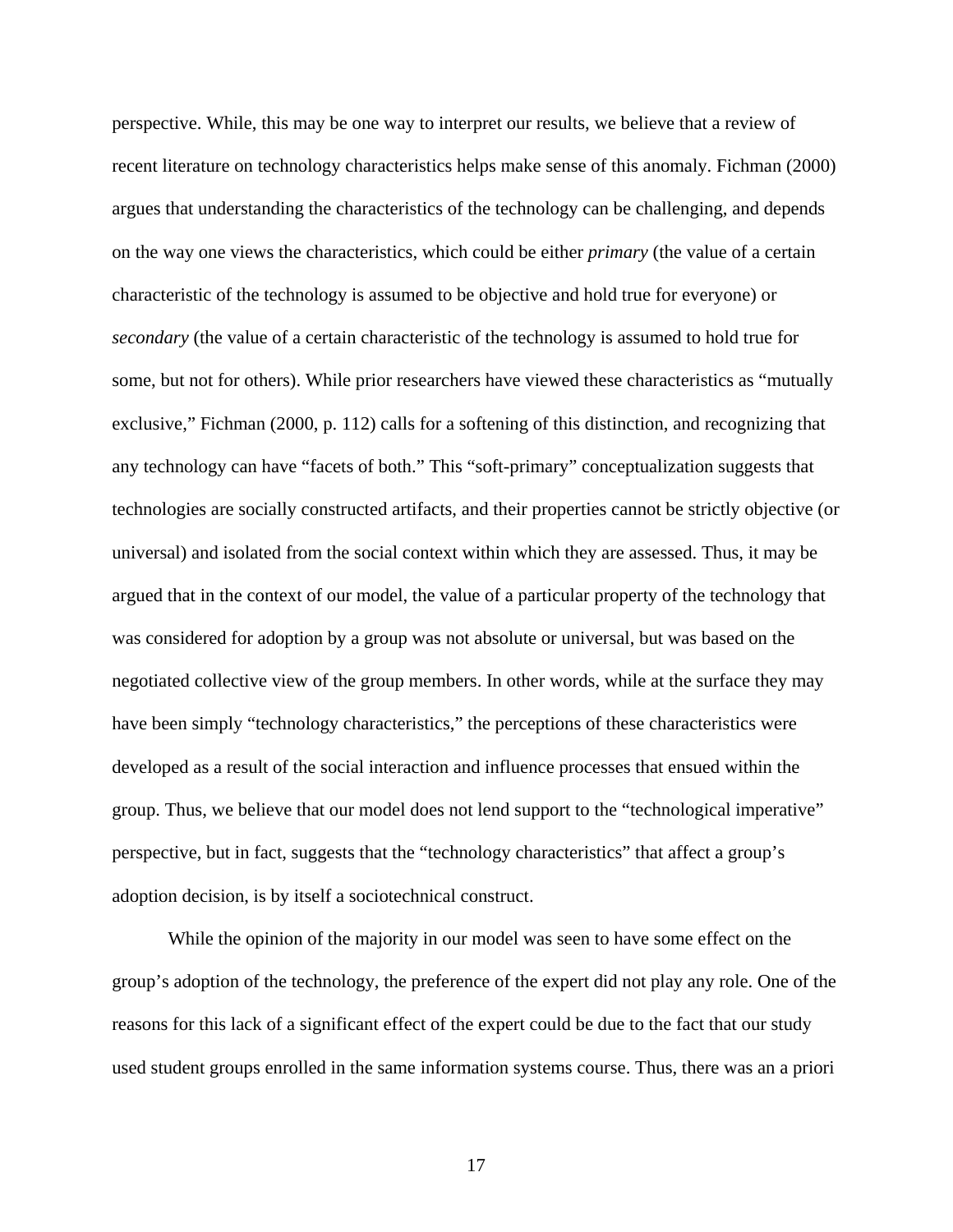uniformity in their skills and expertise. Further, given that participants were exposed to the flowcharting concepts (required for the task) for the first time (in most cases) during the training session, very few were able to emerge as experts.

Our model also examined the applicability of two competing theoretical perspectives surrounding the effect of technology adoption on the group performance, and found support for the predictions of the more recent stream of research (i.e., the indirect effect through "faithful appropriation").

Finally, as we discussed earlier, our study involved groups interacting in two different communication environments. While the results reported here were based on the test of the model using the combined dataset, we conducted some *post-hoc analysis* by testing the model separately for computer-mediated and face-to-face groups. In the CMC groups, we found technology characteristics to have a strong effect (even stronger than in the overall model, as assessed by the beta weight and t-statistic), while the social factors (including majority influence) had no discernable effect on the group's technology adoption. In contrast, in the face-to-face groups, technology characteristics did not have a significant effect, but the social factors played a more prominent role (majority had an effect at  $p$  < .05; expert influence was significant at  $p$  < .10). In spite of a small size (especially after splitting the dataset), these results are promising since they point towards the differential influence of the social and technological factors in the two different environments, and thus needs to be further explored in future research.

#### **5.2 Limitations**

While we believe that our study makes a number of interesting contributions, like all other research studies, it too has some limitations, one being that it does not control for group history. The study uses ad-hoc laboratory groups. Since it involves student subjects, there may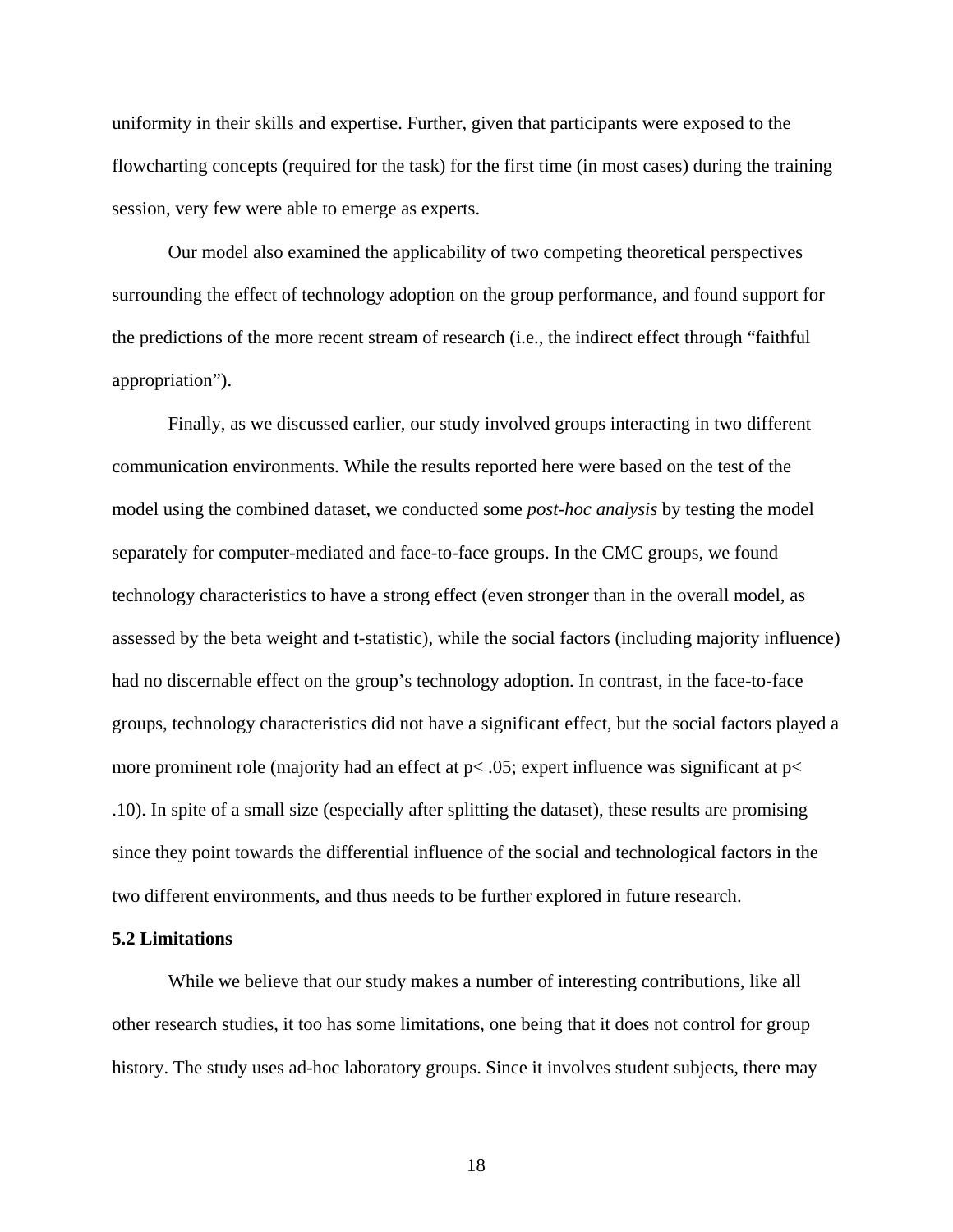have been situations where the group members have had a prior history of working together, and which could have resulted in a stronger influence of the majority and (or) the expert in some groups. However, it is hoped that the random assignment of subjects to groups would have taken care of this possible confounding effect.

Another limitation arises from the fact that the study was cross-sectional in nature, which may have provided little opportunity to the groups to develop their social dynamics, thereby leading to a low (or non-significant) effect of the social factors on the group's technology adoption process. We believe that future research involving more longitudinal studies could help in better examining the role played by social influence-related factors on a group's technology adoption process.

Finally, in this study, we examined the effect of a limited set of social factors (i.e., highstatus member and majority influence) on a group's technology adoption decision. Prior group researchers suggest that whenever groups are involved in making a consensus-decision (e.g., adoption of a technology for their task performance), a number of other social interaction-related factors such as group cohesion and conflict play a critical role (e.g., Gouran 2003; Jehn and Mannix 2001; Jehn 1995; Fisher and Ellis 1990; McGrath 1984). To develop a comprehensive understanding of the role played by social factors on a group's technology adoption process, future studies will need to closely examine the effect of the above-mentioned variables on a group's technology adoption decision.

#### **5.3 Conclusion**

While technology adoption by individuals and organizations has received considerable attention from researchers in the area of information systems and other related fields, little is known about how groups (an increasingly important social entity within organizations) adopt a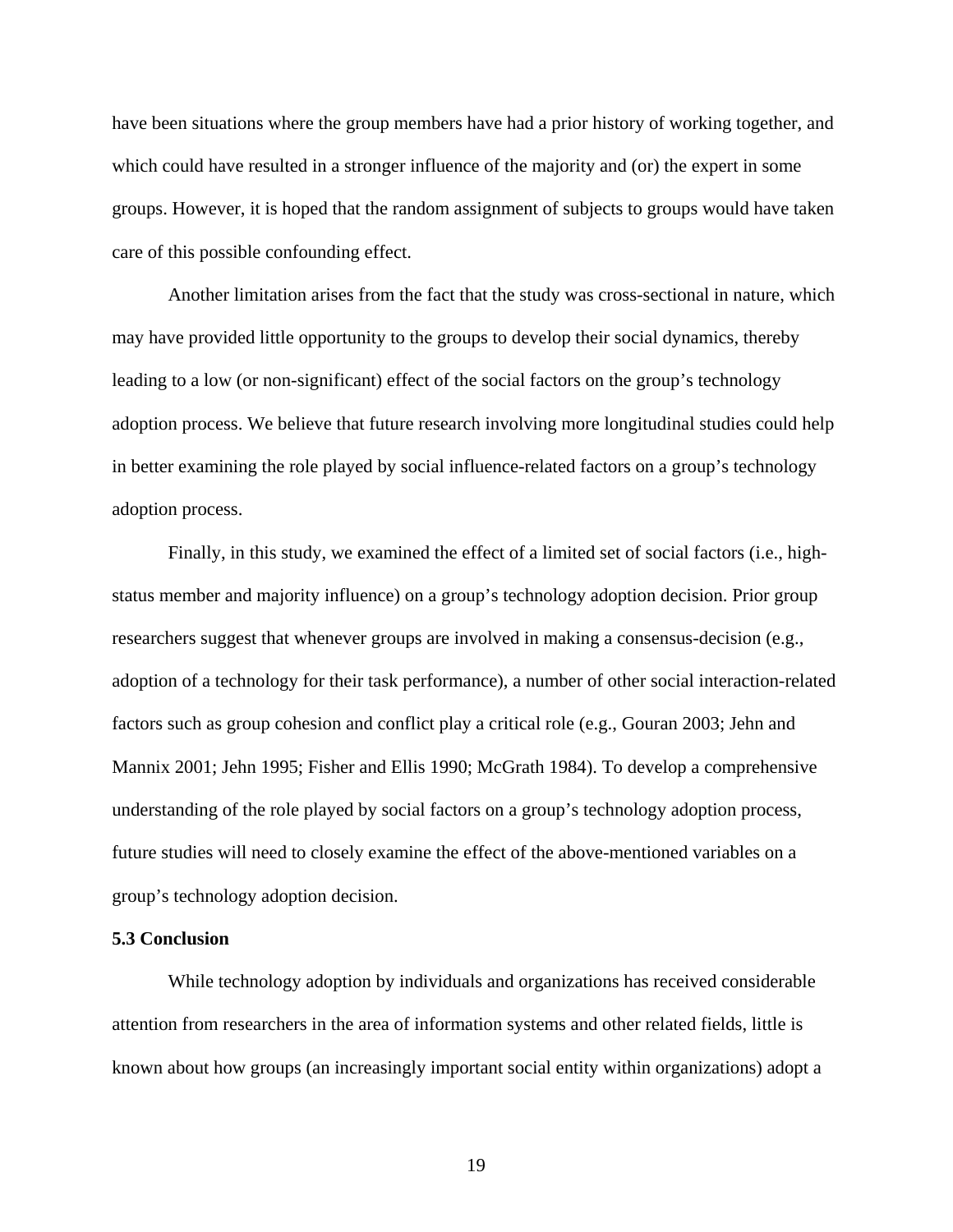technology. The current study is one of the *first* known *empirical examinations* of some of the key factors affecting *technology adoption by groups*. Specifically, the study tests an additive model of technology adoption by groups, surrounding the "twin predictions" of the technology characteristics and social factors, and makes the following specific contributions: 1) It identifies some of the social structure-related factors affecting technology adoption by groups; 2) it identifies the key technology characteristics that affect a group's technology adoption, including the characteristic of "group supportability," which we believe is applicable only to a *group*  technology adoption context; 3) it validates a new instrument for measuring the various dimensions of technology characteristics (applicable to a "technology adoption by groups" context); 4) it examines the effect of adoption of technology on outcomes (e.g., group performance), that has typically been overlooked in prior adoption research; 5) it empirically illustrates the mediating role played by "faithfulness of appropriation" of technology; and finally, 6) it illustrates (drawing on recent research), that characteristics of the technology are not objective or universal properties, but are perceptions developed as a result of the social/interactional processes that a group experiences, and thus is a sociotechnical construct.

Clearly, there is much to be learnt about technology adoption by groups, and we hope this study provides answers to a few key questions regarding this issue, and encourages future researchers to investigate this important group behavior.

#### **6. References**

- Aiman-Smith, L, and Green, S. G., "Implementing New Manufacturing Technology: The Related Effects of Technology Characteristics and User Learning Activities," *Academy of Management Journal*, 45(2), 2002, pp. 421–430.
- Armstrong, C.P., and Sambamurthy, V., "Information Technology Assimilation in Firms: The Influence of Senior Leadership and IT Infrastructures," *Information Systems Research*, Dec 1999, 10(4), pp. 304.
- Bass, B.M. *Bass and Stogdill's Handbook of Leadership: Theory, research, and managerial applications*, 3rd edition, New York, NY: The Free Press, 1990.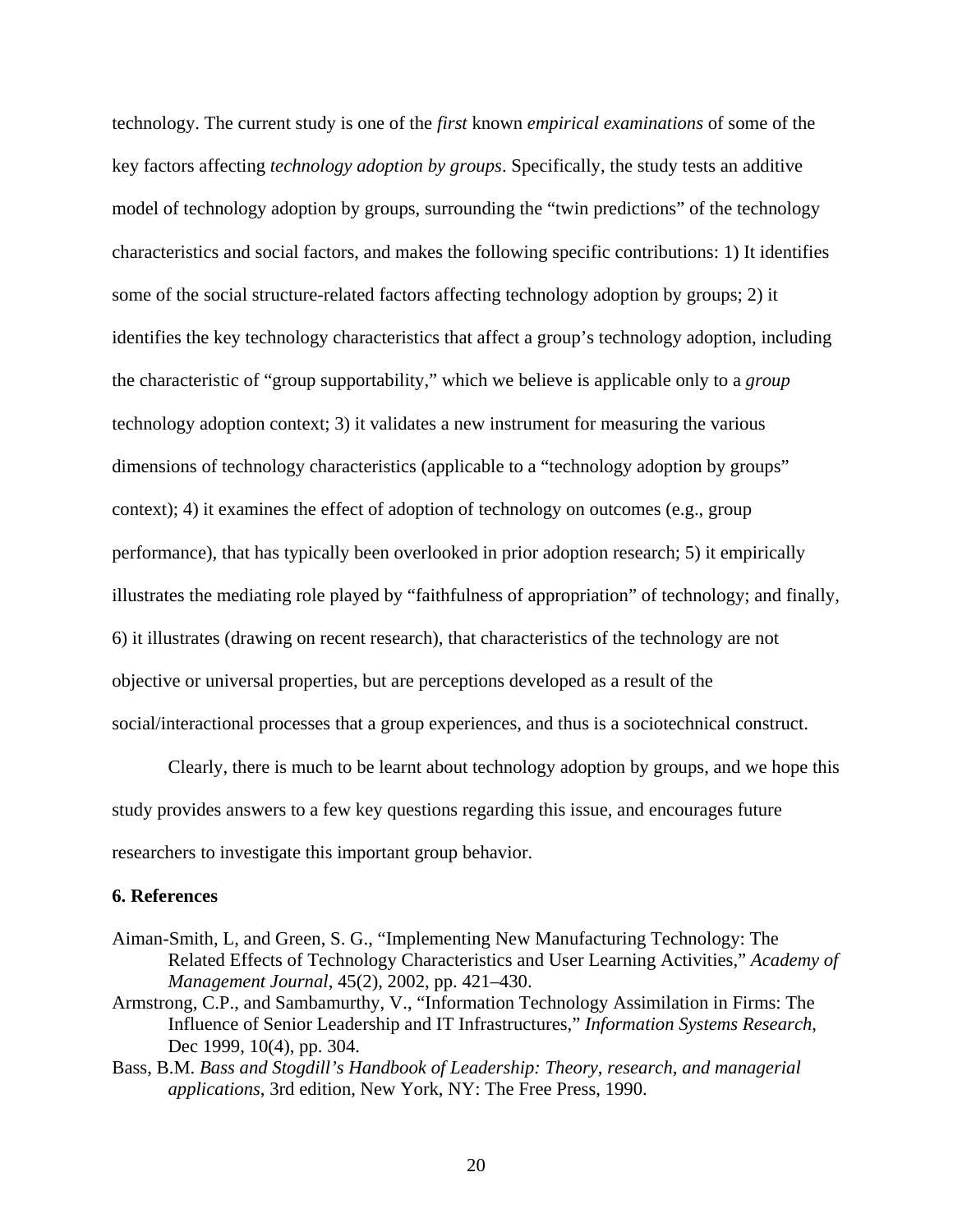Cassell, J., Huffaker, D., Tversky, D., and Ferriman, K., "The Language of Online Leadership: Gender and Youth Engagement on the Internet," *Developmental Psychology* , 42(3), 2006, pp. 436-439.

Chau, P.Y, and Tam, K.Y., "Factors Affecting the Adoption of Open Systems: An Exploratory Study," *MIS Quarterly*, 21(1), 1997, pp. 1–24.

- Chin, W.W., Marcolin, B.L., Newsted, P.R., "A Partial Least Squares Latent Variable Modeling Approach For Measuring Interaction Effects: Results From A Monte Carlo Simulation Study And Electronic Mail Emotion/Adoption Study," *Information Systems Research*, 14(2), 2003, pp. 189-217.
- Chin, W.W., and Gopal, A. "Adoption Intention in GSS: Importance of Beliefs," *DATA BASE*, 26(2&3), 1995, pp. 42-63.
- Davenport, T. *Process Innovation: Reengineering Work Through Information Technology*, Boston, MA: Harvard Business School, 1993.
- Dennis, A.R., and Reinicke, B.A., "Beta Versus VHS and the Acceptance of Electronic Brainstorming Technology," *MIS Quarterly*, 28(1), 2004, pp. 1-20.
- DeSanctis, G., and Poole, M.S. "Capturing the Complexity in Advanced Technology Use: Adaptive Structuration Theory," Organization Science, 5(2), 1994, pp. 121-147.
- Fichman, R.G., "The Diffusion and Assimilation of Information Technology," in *Framing the Domains of IT Management*, Cincinnati, Ohio: Pinnaflex Educational Resources Inc., 2000.
- Fisher, B.A., and Ellis, D.G. *Small Group Decision Making: Communication and the Group Process*, 3rd ed., New York: McGraw Hill Publishing Company, 1990.
- Galloway, D. *Mapping Work Processes*, ASQC Quality Press, Milwaukee, WI, 1994
- Gefen, D., and Straub, D. "A Practical Guide to Factorial Validity Using PLS-Graph: Tutorial and Annotated Example," *Communications of the AIS (CAIS)*, 16, 2005, pp. 91-109.
- Gouran, D. S. "Communication in groups: The emergence and evolution of a field of study," in Frey, L.R., Gouran, D. S., and M. S. Poole (Eds.), *The handbook of group communication theory and research*, Thousand Oaks, CA: Sage, 1999, pp. 1–87.
- Guzzo, R. A., Yost, P. R., Campbell, R. J., and Shea, G.P., "Potency in groups: Articulating a construct," *British Journal of Social Psychology*, 32, 1993, pp. 87–106.
- Houston, M.B., Walker, B.A., Hutt, M.D., Reingen, P.H., "Cross-unit competition for a market charter: The enduring influence of structure," *Journal of Marketing* (65:2), 2001, pp. 19- 34.
- Hulland, J. "Use of Partial Least Squares (PLS) In Strategic Management Research: A Review of Four Recent Studies," *Strategic Management Journal*, 20, 1999, pp. 195-204.
- Janzen, M.W. "Total Quality through Process Flowcharting," *Transactions of the American Association of Cost Engineers*, 1991, pp. F.8.1-F.8.4
- Jehn, K.A., and Mannix, E.A. "The Dynamic Nature of Conflict: A Longitudinal Study of Intragroup Conflict and Group Performance," *Academy of Management Journal*, 44(2), 2001, pp. 238-251.
- Jehn, K.A. "A Multimethod Examination of the Benefits and Detriments of Intragroup Conflict," *Administrative Science Quarterly*, 40(2), 1995, pp. 256-282.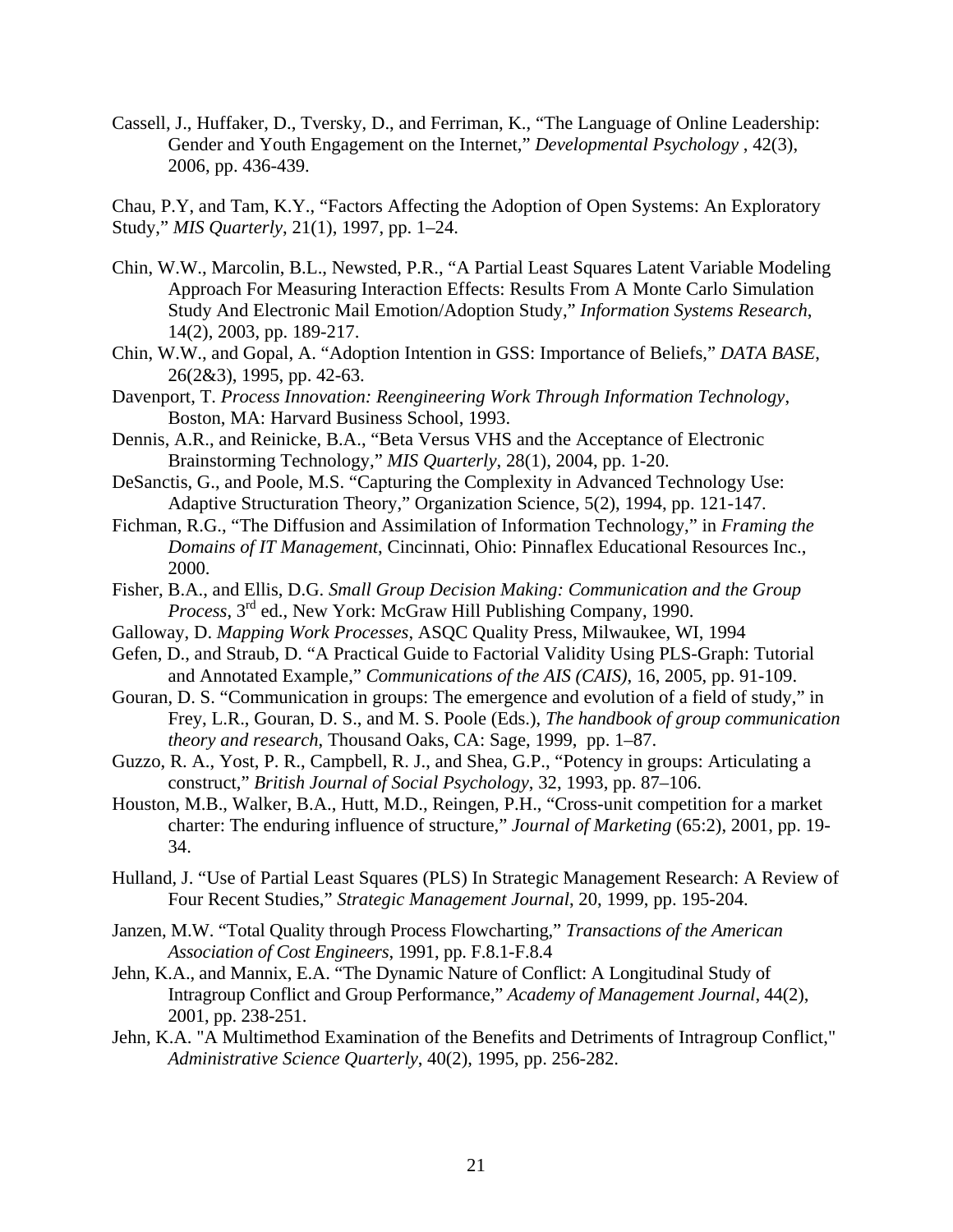- Kurnia, S. and Johnston, R.G., "The need for a processual view of inter-organizational systems adoption," *Journal of Strategic Information Systems*, 9(4), 2000, pp. 295–319.
- Leonard-Barton, D., "Implementation Characteristics of Organizational Innovations," *Communication Research*, 15(5), 1988, pp. 603–631.
- Lohmoller. J.B. *Latent variable Path Modeling with Partial Least Squares*, Physica-Verlag, Heidelberg, 1989.
- Lucas, H.C., and Spitler, V.K., "Technology Use and Performance: A Field Study of Broker Workstations," *Decision Sciences*, 30(3), 1999, pp. 291–311.
- Mark, G., Abrams, S., and Nassif, N. "Group-to-Group Distance Collaboration: Examining the "Space Between," *Proceedings of the 8th European Conference of Computer Supported Cooperative Work*, Helsinki, September 2003.
- Markus, M.L.,and Robey, D., "Information Technology and Organizational Change: Casual Structure in Theory and Research," *Management Science*, 34(5), 1983, p. 583.
- McGrath, J.E. *Groups: Interaction and Performance*, Englewood Cliffs, NJ: Prentice Hall, Inc., 1984.
- McPhee, R.D., M.S. Poole, and Seibold, D.R., "The valence model unveiled: Critique and alternative formulation." in M. Burgoon (Eds.), *Communication Yearbook* 5, New Brunswick, NJ: Transaction Books, 1982, pp. 259–278.
- Mehra, A., Kilduff, M., and Brass, D.J., "The Social Networks of High and Low Self-Monitors: Implications for Workplace Performance," *Administrative Science Quarterly*, 46(1), 2001, pp. 121-146.
- Meyers, R.A., and Brashers, D.E., "Influence Processes in Group interaction," in Frey, L. R., Gouran, D.S., and M.S. Poole (eds.) *The Handbook of Group Communication Theory and Research*, Thousand Oaks, CA: Sage Publication, 1999, pp. 288–312.
- Moore, G.C., and Benbasat, I., "Development of an instrument to measure the Perceptions of Adopting an Information Technology Innovation," *Information Systems Research*, 2(3), 1991, pp. 192–222.
- Moehle, D., and Thibaut, J. , "Traditional versus expropriation in open groups: A comparison of two types of social power," *Journal of Personality and Social Psychology*, 44(5), 1983, pp. 977–999.
- Nunamaker, Jr. J.F., Dennis, A. R., Valacich, J.S. Vogel, D. R., & George, J.F. "Electronic Meeting Systems to Support Group Work," *Communication of ACM*, 34(7), 1991, pp. 40–61.
- Pearce II, J.A., and Robinson Jr., R.B., "A Measure of CEO Social Power in Strategic Decision-Making," *Strategic Management Journal*, 8(3), 1987, pp. 297-304.
- Poole, M.S., "Group Communication Theory" in L.R. Frey, D.S. Gouran, and M.S. Poole (eds.), *The Handbook of Group Communication Theory and Research*, Thousand Oaks, CA: Sage Publication, 1999, pp. 37– 70.
- Poole, M.S., Keyton, J., and Frey, L.R. "Group Communication Methodology: Issues and Considerations," in L.R. Frey, D.S. Gouran, and M.S. Poole (eds.), *The Handbook of Group Communication Theory and Research*, Thousand Oaks, CA: Sage Publication, 1999, pp. 92– 112.
- Rogers, E.M. *Diffusion of Innovations*. New York: Free Press, 1995.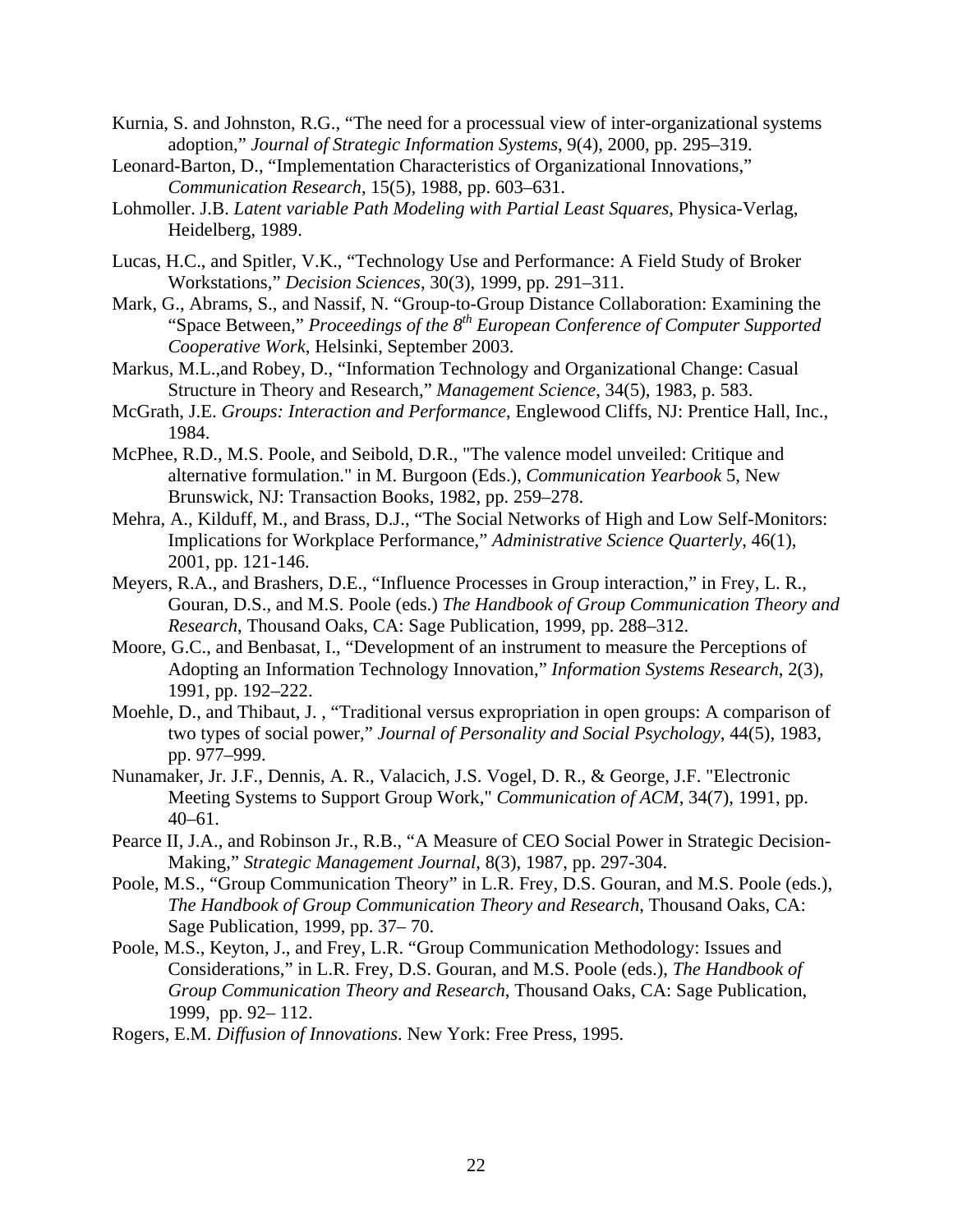- Salisbury, D., Chin, W.W., Gopal, A., and Newsted, P.R. "Research Report: Better Theory Through Measurement- Developing a Scale to Capture Consensus on Appropriation," *Information Systems Research*, 13(1), 2002, pp. 91-103.
- Sambamurthy, V., and Chin, W.W. "The Effect of Group Attitudes Toward Alternative GDSS Designs on the Decision-making Performance of Computer-Supported Groups," *Decision Sciences*, 25(2), 1994, pp. 215-241.
- Sarker, S., Valacich, J.S., and Sarker, S. "Technology Adoption by Groups: A Valence Perspective," *Journal of the AIS*, 6(2), 2005, pp. 37-71.
- Scott, C.R. "Communication technology and Group Communication," in L.R. Frey, D.S. Gouran, and M.S. Poole (eds.), *The Handbook of Group Communication Theory and Research*, Thousand Oaks, CA: Sage Publication, 1999, pp. 432-472.
- Straub, D.W. "Validating Instruments in MIS Research," *MIS Quarterly*, 13(2), 1989, pp. 147- 169.
- Taylor, S. and Todd, P.A. "Understanding Information Technology Usage: A test of Competing Models," *Information Systems Research*, 6(2), 1995, pp. 144–176.
- Venkatesh, V., Morris, M.G., Davis, G.B., and Davis, F.D., "User Acceptance of Information Technology: Toward a Unified View," *MIS Quarterly*, 27(3), 2003, pp. 425–278.
- Venkatesh, V., and Davis, F.D., "A theoretical extension of the technology acceptance model: Four longitudinal field studies," *Management Science*, 46(2), 2000, pp. 186–204.
- Zigurs, I. "Methodological and Measurement Issues in Group Support Systems Research," in Jessup L.M. and Valacich J.S. (eds.), *Group Support Systems: New Perspectives*, New York, NY: Macmillan Publishing Company, 1993, pp. 112–122.
- Zigurs, I, DeSanctis, G., and Billingsley, J. "Adoption patterns and attitudinal development in computer-supported meetings: an exploratory study," *Journal of Management Information Systems,* 7(4), 1991, pp. 51-70.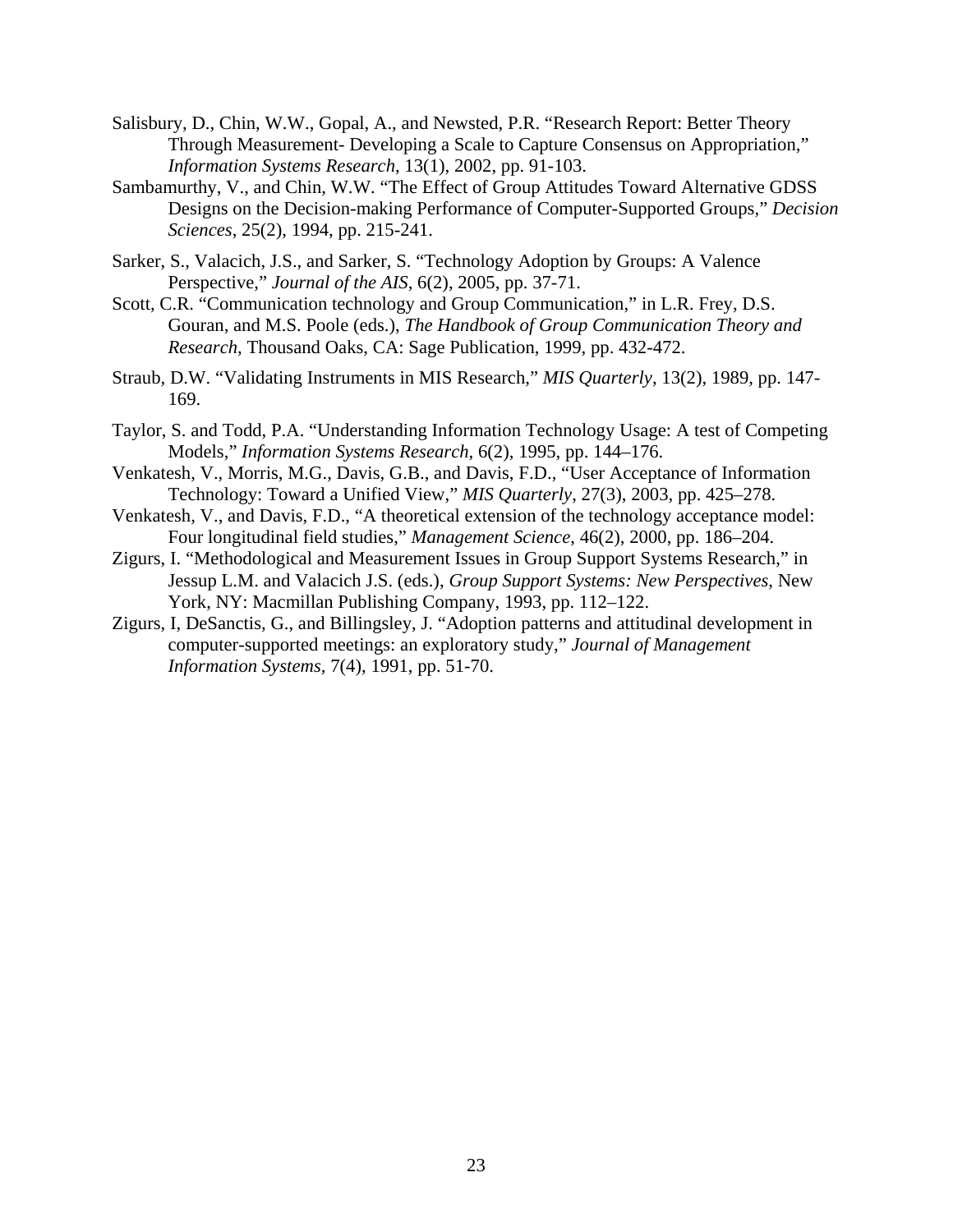|  | Table 1: Items, Descriptive Statistics, and Item Loadings |  |  |
|--|-----------------------------------------------------------|--|--|
|  |                                                           |  |  |

| <b>Items</b> (on a scale of 1 (Not at all) to 7 (To a Great Extent))      | Mean  | Std. | Loading | <b>Mean</b> |
|---------------------------------------------------------------------------|-------|------|---------|-------------|
|                                                                           |       | Dev. |         | Loading     |
| Compl1. To what extent was the tool difficult for your group to use?      | 5.45  | 1.65 | .9061   | .9035       |
| Compl2. To what extent are the features of the tool overly sophisticated? | 5.47  | 1.53 | .8947   | .8881       |
| Transf1. To what extent did your group have access to documentation       | 5.13  | 1.82 | .8474   | .8417       |
| necessary to use the tool?                                                |       |      |         |             |
| Transf2. To what extent did your group have access to training necessary  | 5.00  | 1.70 | .8840   | .8905       |
| to use the tool?                                                          |       |      |         |             |
| Transf3. To what extent did your group have access to technical support   | 4.48  | 1.99 | .7225   | .6808       |
| necessary to use the tool?                                                |       |      |         |             |
| Util1. To what extent was the tool useful for your group?                 | 5.74  | 1.35 | .8175   | .8336       |
| Util2. To what extent did the tool make it easier for your group to       | 5.82  | 1.36 | .9272   | .9316       |
| complete the task?                                                        |       |      |         |             |
| Util3. To what extent did the tool make the completion of your group's    | 5.88  | 1.44 | .9198   | .9248       |
| task more efficient?                                                      |       |      |         |             |
| Util4. To what extent did the use of the tool increase the status of your | 4.53  | 1.94 | .5470   | .5389       |
| group amongst your peers (e.g., other students in the same or other       |       |      |         |             |
| courses, faculty)?                                                        |       |      |         |             |
| GrpS1. To what extent did the tool enable your group members to work      | 4.05  | 1.93 | .7695   | .7592       |
| on different sub-tasks in parallel?                                       |       |      |         |             |
| GrpS2. To what extent did the tool allow your group to delegate sub-      | 3.67  | 1.82 | .7280   | .7174       |
| tasks to all group members?                                               |       |      |         |             |
| GrpS3. To what extent did the tool allow your group to put together       | 4.76  | 1.72 | .7169   | .7237       |
| results from the efforts of all group members?                            |       |      |         |             |
| GrpS4. To what extent did the tool enable group members to view other     | 5.51  | 1.42 | .6252   | .6092       |
| members' work whenever mutually desirable?                                |       |      |         |             |
| GrpS5. To what extent did the tool enable group members to modify         | 4.74  | 1.96 | .7673   | .7622       |
| other members' work whenever mutually desirable?                          |       |      |         |             |
| GrpS6. To what extent did the tool enable group members to share their    | 5.41  | 1.55 | .6455   | .6374       |
| work with other members' whenever mutually desirable?                     |       |      |         |             |
| GrpAdop1. To what extent was your group convinced about using the         | 6.31  | 1.00 | .8312   | .8099       |
| above tool?                                                               |       |      |         |             |
| GrpAdop2. To what extent is your group committed to the use of the        | 6.25  | .98  | .7797   | .7798       |
| above tool?                                                               |       |      |         |             |
| GrpAdop3. To what extent does your group plan to regularly use the        | 4.53  | 2.03 | .6187   | .5866       |
| above tool?                                                               |       |      |         |             |
| FA1. The developers of the tool would disagree with how our group used    | 2.49  | 1.76 | .7065   | .6546       |
| the system.                                                               |       |      |         |             |
| FA2. Our group probably used the tool improperly.                         | 2.24  | 1.39 | .8628   | .8675       |
| FA3. The original developers of the tool would view our group's use of    | 2.07  | 1.42 | .8587   | .8520       |
| the tool as inappropriate.                                                |       |      |         |             |
| FA4. Our group failed to use the tool as it should have been.             | 2.02  | 1.45 | .9059   | .8978       |
| FA5. We did not use the tool in the most appropriate fashion.             | 2.19  | 1.64 | .6695   | .6616       |
| ExpInf1. To what extent did the above individual influence your group's   | .541  | 1.69 | .9929   | .9911       |
| flowcharting tool adoption decision?                                      |       |      |         |             |
| ExpInf2. o what extent did the "expert's" preference affect your group's  | .5039 | 1.59 | .9974   | .9924       |
| flowcharting tool adoption decision?                                      |       |      |         |             |
| GrpPerf1. Correctness                                                     | 5.31  | 1.34 | .8936   | .8760       |
| GrpPerf2. Completeness                                                    | 5.56  | .97  | .8561   | .8409       |
| GrpPerf3. Overall Quality                                                 | 5.44  | 1.18 | .9831   | .9675       |